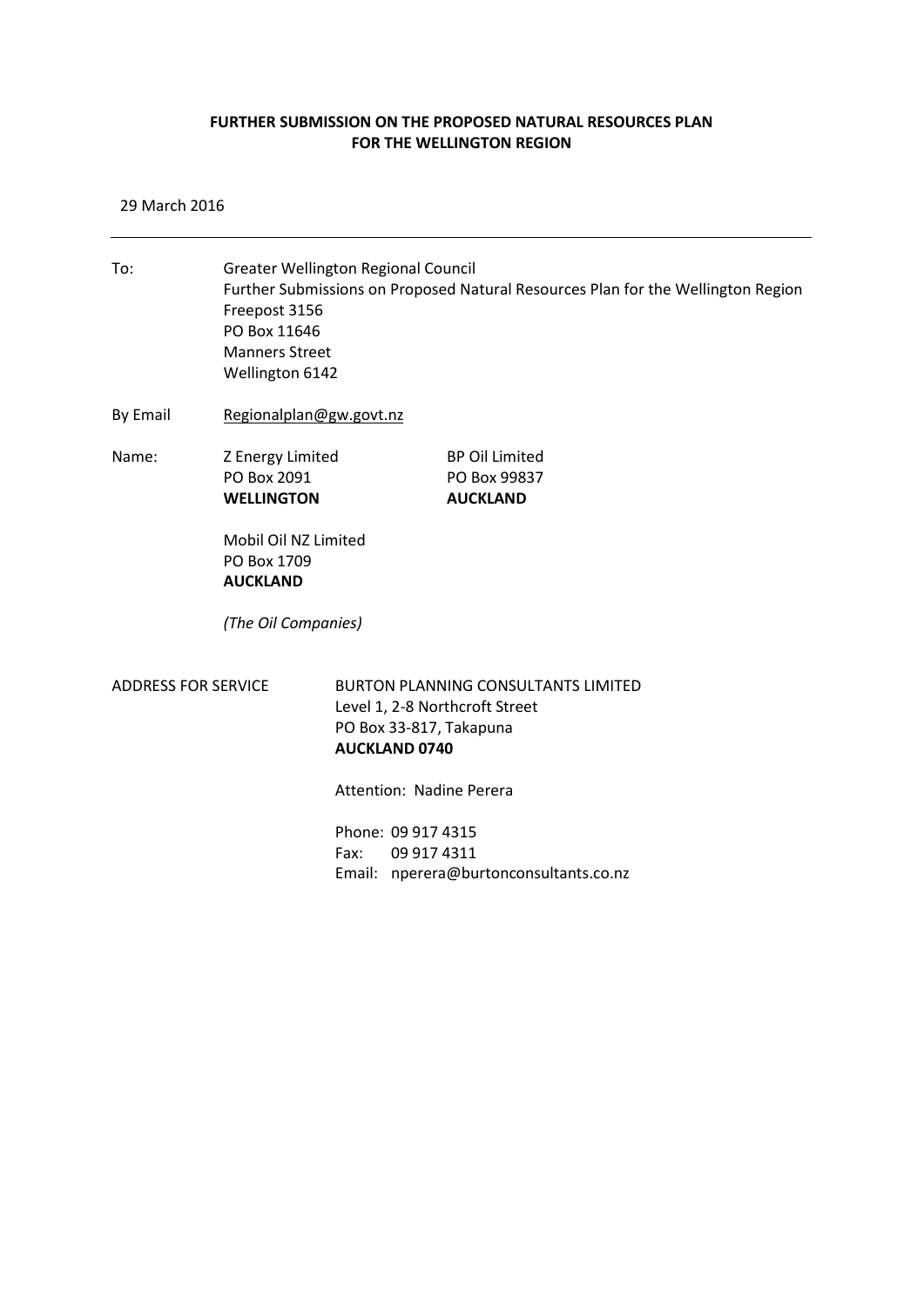## **1 INTRODUCTION**

- 1.1 Z Energy Limited, BP Oil New Zealand Limited and Mobil Oil New Zealand Limited *(the Oil Companies)* receive, store and distribute refined petroleum products.
- 1.2 The Oil Companies core business relates to the operation and management of their individual service station networks, commercial refuelling facilities and bulk storage (Terminal) facilities at ports and airports and associated pipelines. The Oil Companies also supply petroleum products to individually owned businesses. Hydrocarbons are the principal substance managed by the Oil Companies.
- 1.3 Within the Greater Wellington Region, the Oil Companies own, operate and/or supply the bulk fuel terminals, service stations and truck stops and supply various commercial activities.
- 1.4 Under the Resource Management Act 1991 (RMA), the Oil Companies bulk storage facilities and pipeline infrastructure are a significant physical resource that must be sustainably managed, and any adverse effects on that infrastructure must be avoided, remedied or mitigated.
- 1.5 The Oil Companies seek to ensure that the provisions of the Proposed Natural Resources Plan do not unreasonably and/or unnecessarily restrict the Oil Companies' development and maintenance activities and oil industry standardised procedures. Accordingly, the Oil companies have an interest in the Plan that is greater than the interest that the general public has.
- **2 THE OIL COMPANIES WISH TO BE HEARD IN SUPPORT OF THIS SUBMISSION.**
- **3 IF OTHERS MAKE A SIMILAR SUBMISSION, THE OIL COMPANIES WOULD BE PREPARED TO CONSIDER PRESENTING A JOINT CASE AT ANY HEARING.**
- **4 THE OIL COMPANIES COULD NOT GAIN AN ADVANTAGE IN TRADE COMPETITION THROUGH THIS SUBMISSION.**
- **5 THE OIL COMPANIES ARE DIRECTLY AFFECTED BY AN EFFECT OF THE SUBJECT MATTER OF THE SUBMISSION THAT-**
	- **(A) ADVERSELY AFFECTS THE ENVIRONMENT; AND**
	- **(B) DOES NOT RELATE TO TRADE COMPETITION OR THE EFFECTS OF TRADE COMPETITION.**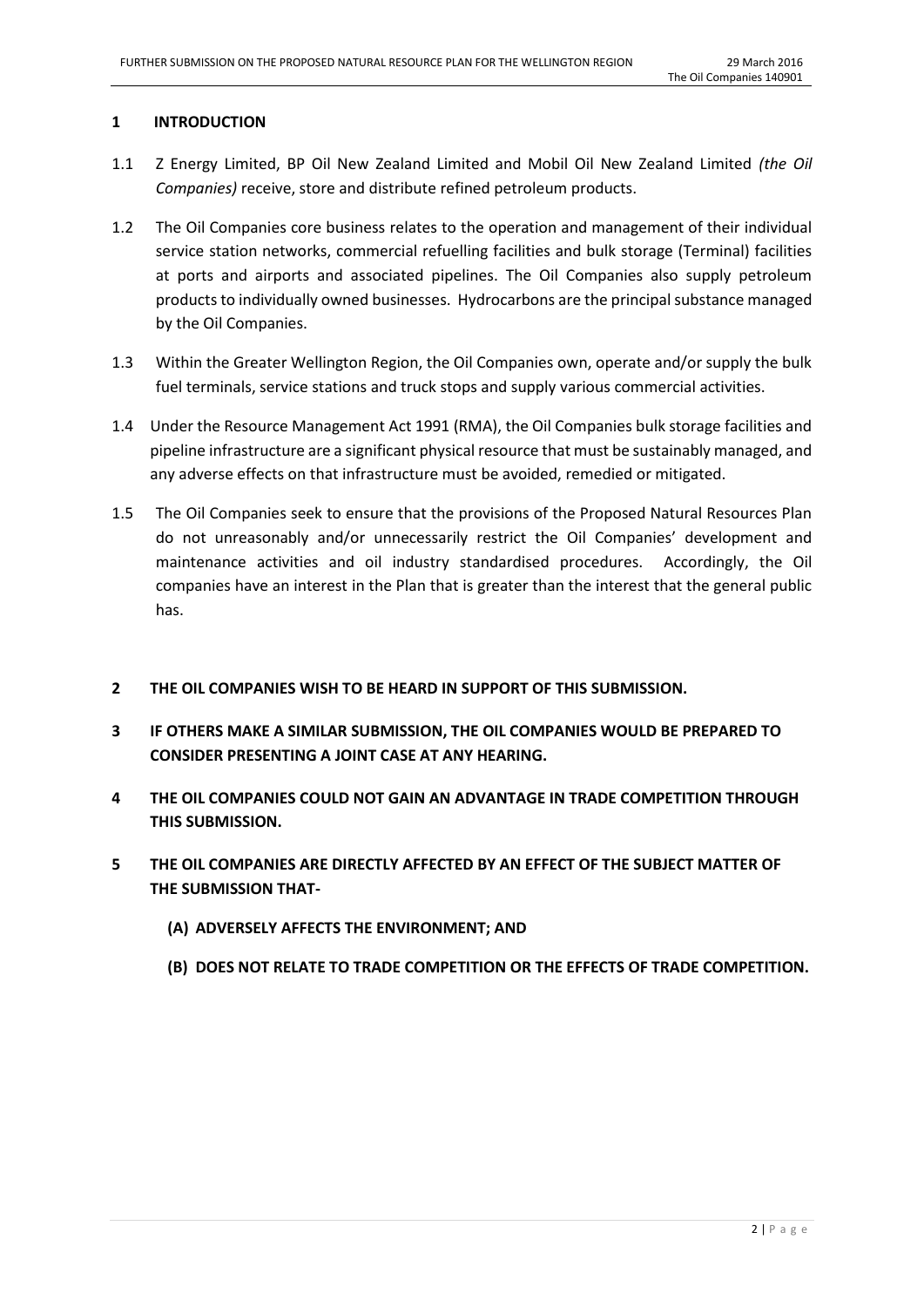Dated at TAKAPUNA this 29<sup>th</sup> day of March 2016 Signature of person authorised to sign on behalf of The Oil Companies

Nadine Perera **Principal Planner**

Address for Service: (as per cover sheet)

BURTON PLANNING CONSULTANTS LIMITED PO Box 33-817 Takapuna, **AUCKLAND 0740**

Attention: Nadine Perera

Phone: 09 917 4315 Fax: 09 917 4311 Email: nperera@burtonconsultants.co.nz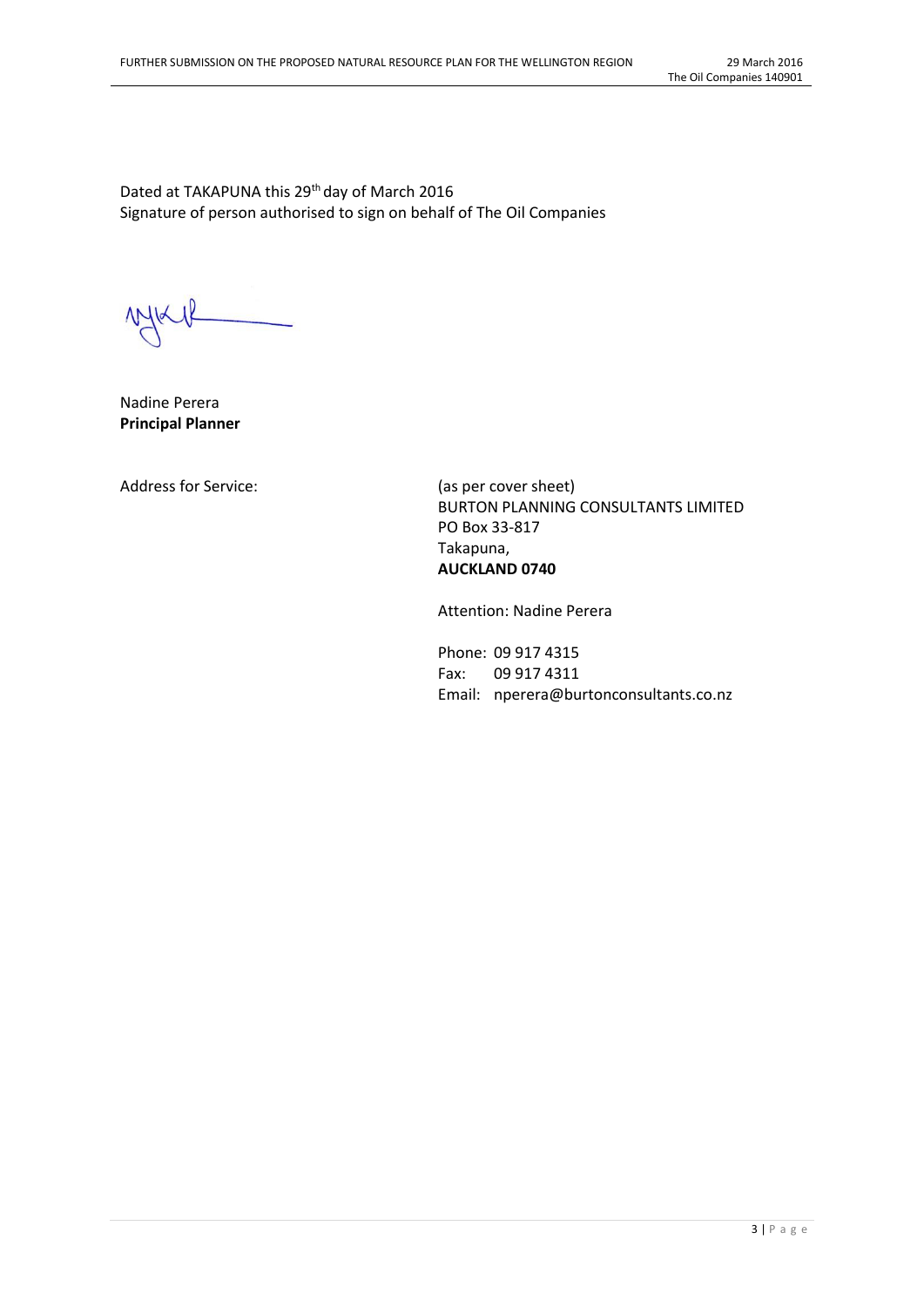## **FURTHER SUBMISSIONS TO PROPOSED NATURAL RESOURCES PLAN GREATER WELLINGTON REGIONAL COUNCIL**

| Name of                 | Original      | <b>Provision</b> | Support/          | <b>Parts of the Submission</b>              | <b>Reasons</b>                  | <b>Relief Sought</b> |
|-------------------------|---------------|------------------|-------------------|---------------------------------------------|---------------------------------|----------------------|
| Person/group            | submission    |                  | Oppose            | Supported/Opposed                           |                                 | Allow/               |
| making original         | <b>Number</b> |                  | Original          |                                             |                                 | <b>Disallow</b>      |
| submission              |               |                  | <b>Submission</b> |                                             |                                 |                      |
| NZ Transport            | S146/031      | 153 Reverse      | Support           | Amend the definition of reverse             | It is appropriate to recognise  | Allow                |
| Agency                  |               | Sensitivity      |                   | sensitivity:                                | the vulnerability of existing   |                      |
|                         |               | Definition       |                   | The vulnerability of an existing lawfully-  | lawfully established activities |                      |
|                         |               |                  |                   | established activity to other activities in | to proposed new activities in   |                      |
|                         |               |                  |                   | the vicinity which are sensitive to adverse | the vicinity which may be       |                      |
|                         |               |                  |                   | environmental effects that may be           | sensitive to the effects        |                      |
|                         |               |                  |                   | generated by such existing activities,      | generated by the existing       |                      |
|                         |               |                  |                   | thereby creating the potential for the      | activities. The additional      |                      |
|                         |               |                  |                   | operation, maintenance, upgrade and         | words sought by the NZTA        |                      |
|                         |               |                  |                   | development of such existing activity to    | provide better protection for   |                      |
|                         |               |                  |                   | be constrained.                             | established activities.         |                      |
| South                   | S366/012      | 16.00            | Support           | Include a new Definition in the Plan for    | BPO is already defined in       | Allow                |
| Wairarapa               |               | 2.1.6            |                   | Best Practicable Option,                    | this way in the RMA.            |                      |
| <b>District Council</b> |               | Definitions,     |                   |                                             |                                 |                      |
|                         |               | <b>Schedules</b> |                   | Best practicable option, in relation to a   |                                 |                      |
|                         |               | and Maps         |                   | discharge of a contaminant or an            |                                 |                      |
|                         |               |                  |                   | emission of noise, means the best           |                                 |                      |
|                         |               |                  |                   | method for preventing or minimising the     |                                 |                      |
|                         |               |                  |                   | adverse effects on the environment          |                                 |                      |
|                         |               |                  |                   | having regard, among other things, to-      |                                 |                      |
|                         |               |                  |                   |                                             |                                 |                      |
|                         |               |                  |                   | (a) the nature of the discharge or          |                                 |                      |
|                         |               |                  |                   | emission and the sensitivity of the         |                                 |                      |
|                         |               |                  |                   | receiving environment to adverse effects;   |                                 |                      |
|                         |               |                  |                   | and                                         |                                 |                      |
|                         |               |                  |                   | (b) the financial implications, and the     |                                 |                      |
|                         |               |                  |                   | effects on the environment, of that         |                                 |                      |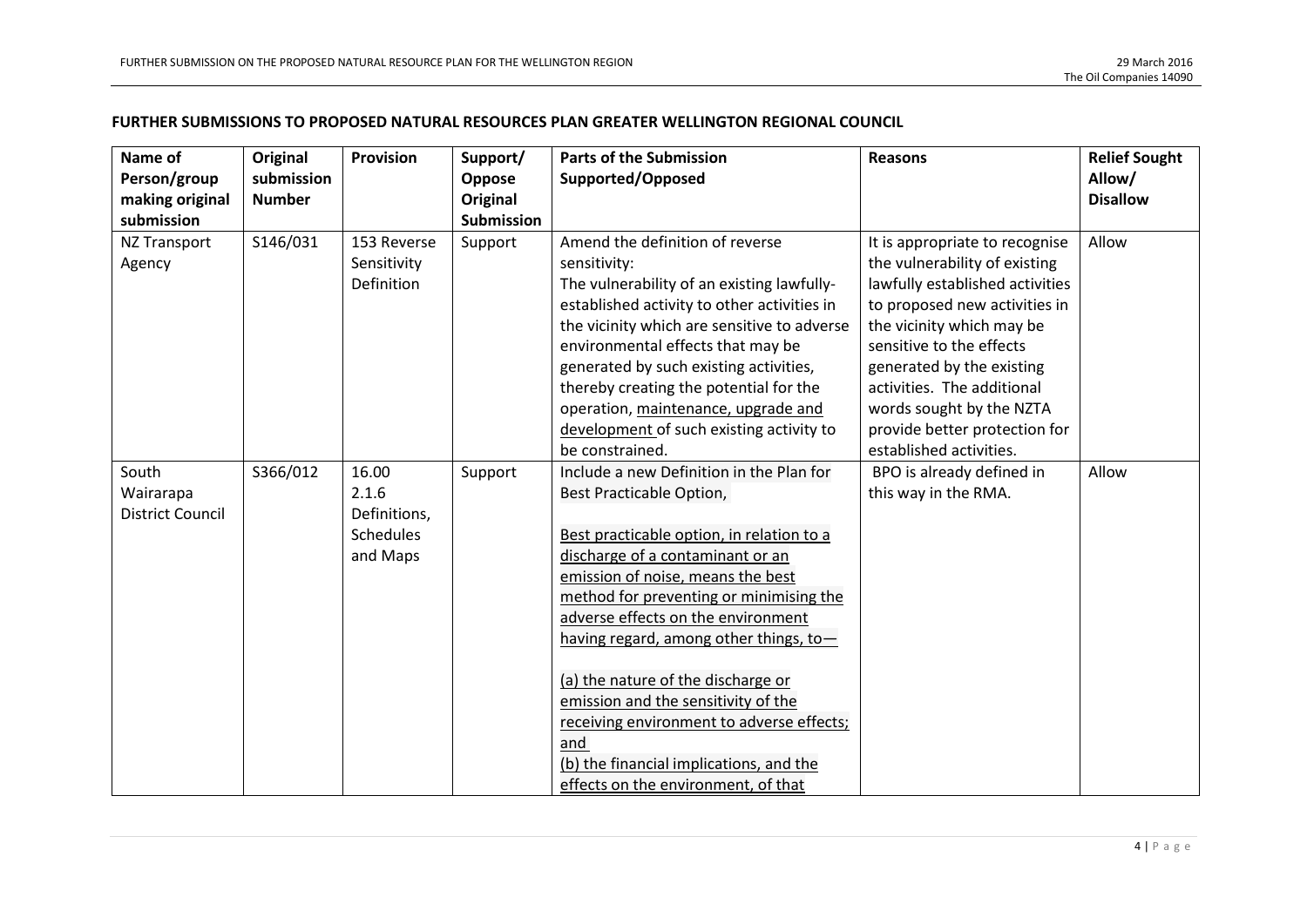| Name of<br>Person/group<br>making original | Original<br>submission<br><b>Number</b> | Provision          | Support/<br>Oppose<br>Original | <b>Parts of the Submission</b><br>Supported/Opposed                           | <b>Reasons</b>                | <b>Relief Sought</b><br>Allow/<br><b>Disallow</b> |
|--------------------------------------------|-----------------------------------------|--------------------|--------------------------------|-------------------------------------------------------------------------------|-------------------------------|---------------------------------------------------|
| submission                                 |                                         |                    | <b>Submission</b>              |                                                                               |                               |                                                   |
|                                            |                                         |                    |                                | option when compared with other                                               |                               |                                                   |
|                                            |                                         |                    |                                | options; and                                                                  |                               |                                                   |
|                                            |                                         |                    |                                | (c) the current state of technical                                            |                               |                                                   |
|                                            |                                         |                    |                                | knowledge and the likelihood that the                                         |                               |                                                   |
|                                            |                                         |                    |                                | option can be successfully applied                                            |                               |                                                   |
| Vector Gas Ltd                             | S145/004                                | 17.00              | Support                        | Add a new definition:                                                         | This definition includes a    | Allow                                             |
|                                            |                                         | 2.2                |                                | Best practicable option, means the best                                       | reference to 'site and route' |                                                   |
|                                            |                                         | <b>Definitions</b> |                                | site, route or method for preventing or                                       | as well as method and,        |                                                   |
|                                            |                                         |                    |                                | minimising the adverse effects on the                                         | unlike the RMA definition,    |                                                   |
|                                            |                                         |                    |                                | environment having regard, among other                                        | applies in a broader sense    |                                                   |
|                                            |                                         |                    |                                | things, to:                                                                   | than to discharges of         |                                                   |
|                                            |                                         |                    |                                | (a) the nature of the discharge or                                            | contaminants or emission of   |                                                   |
|                                            |                                         |                    |                                | emission and the sensitivity of the                                           | noise. If BPO is used in a    |                                                   |
| <b>NZ Transport</b>                        | S146/007                                | 17.00              |                                | receiving environment to adverse effects;                                     | broader context, then this    |                                                   |
| Agency                                     |                                         | 2.2                |                                | and                                                                           | definition would be helpful.  |                                                   |
|                                            |                                         | <b>Definitions</b> |                                | (b) the financial implications, and the                                       |                               |                                                   |
|                                            |                                         |                    |                                | effects on the environment, of that                                           |                               |                                                   |
|                                            |                                         |                    |                                | option when compared with other                                               |                               |                                                   |
|                                            |                                         |                    |                                | options; and                                                                  |                               |                                                   |
|                                            |                                         |                    |                                | (c) the current state of technical                                            |                               |                                                   |
|                                            |                                         |                    |                                | knowledge and the likelihood that the                                         |                               |                                                   |
|                                            |                                         |                    |                                | option can be successfully applied.                                           |                               |                                                   |
| NZ Steel                                   | S15/002                                 | 17.00              | Oppose                         | Add a definition for 'contaminant'.                                           | Contaminant is already        | <b>Disallow</b>                                   |
|                                            |                                         | 2.2                |                                | Proposed definition: 'Contaminant                                             | defined in the RMA.           |                                                   |
|                                            |                                         | Definitions-       |                                | includes: oil, petrol, diesel, paint,                                         |                               |                                                   |
|                                            |                                         |                    |                                | solvents, natural soil particles, nutrients,                                  |                               |                                                   |
|                                            |                                         |                    |                                | eco-toxicants, pathogens, sewage and<br>sediment at levels known to adversely |                               |                                                   |
|                                            |                                         |                    |                                |                                                                               |                               |                                                   |
|                                            |                                         |                    |                                | impact aquatic health, aquatic ecosystem                                      |                               |                                                   |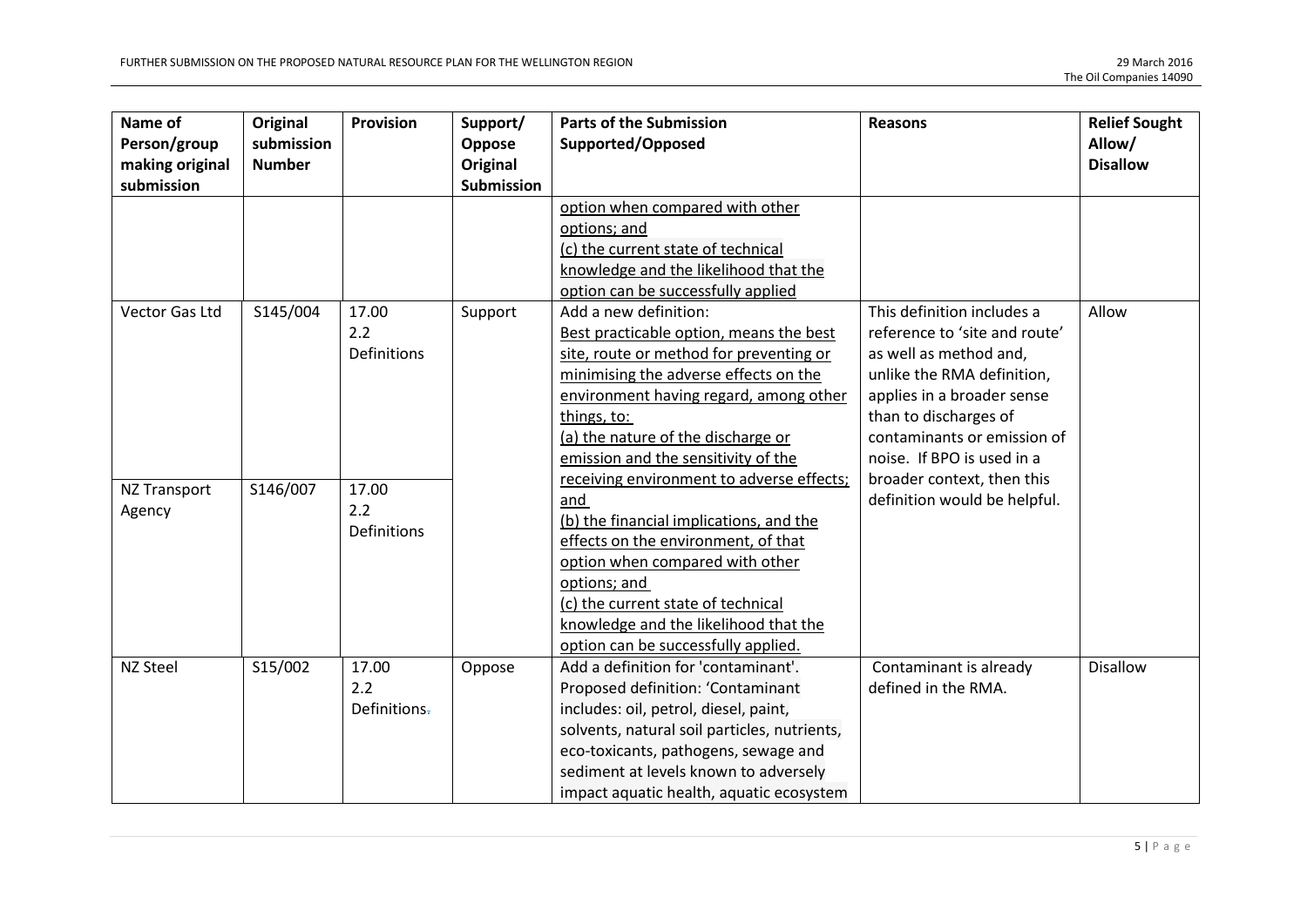| Name of<br>Person/group<br>making original<br>submission | Original<br>submission<br><b>Number</b> | Provision                          | Support/<br>Oppose<br>Original<br><b>Submission</b> | <b>Parts of the Submission</b><br>Supported/Opposed                                                                                                                                                                                                        | <b>Reasons</b>                                                                                                                                                                                                                                                 | <b>Relief Sought</b><br>Allow/<br><b>Disallow</b> |
|----------------------------------------------------------|-----------------------------------------|------------------------------------|-----------------------------------------------------|------------------------------------------------------------------------------------------------------------------------------------------------------------------------------------------------------------------------------------------------------------|----------------------------------------------------------------------------------------------------------------------------------------------------------------------------------------------------------------------------------------------------------------|---------------------------------------------------|
|                                                          |                                         |                                    |                                                     | health and mahinga kai outcomes as<br>described in Tables 3.1-3.54 [3.1-3.8] of<br>Chapter 3 (Objectives) of the [Proposed]<br>Natural Resources Plan for the<br>Wellington Region'.                                                                       |                                                                                                                                                                                                                                                                |                                                   |
| NZ Transport<br>Agency                                   | S146/020-                               | 17.00<br>2.2<br>Definition         | Support in<br>part                                  | Add a new definition of the term<br>groundwater monitoring bore:<br>A structure or hole in the ground<br>constructed for the specific purpose of<br>monitoring groundwater depth or quality.                                                               | The submission is supported<br>in so far as it does not affect<br>the further submitter's<br>submission S55/071 to the<br>definition of Bore which<br>seeks to exclude temporary<br>well pointing and associated<br>dewatering from the<br>definition of Bore. | Allow in part                                     |
| Wellington<br><b>Electricity Lines</b><br>Limited        | S126/011                                | 17.00<br>2.2<br><b>Definitions</b> | Support-                                            | Add a new definition for 'Maintenance' as<br>follows:<br>'Maintenance means the replacement,<br>repair or renewal of existing<br>infrastructure and where the effects of<br>that utility remain the same or similar in<br>character, intensity and scale.' | This would provide a greater<br>degree of certainty than<br>reliance on the ordinary<br>definition of maintenance.                                                                                                                                             | Allow                                             |
| Wellington<br><b>Electricity Lines</b><br>Limited        | \$126/008                               | 189.00<br>Upgrade                  | Support-                                            | Support the term 'Upgrade' being defined<br>in the Proposed NRP and seek it is<br>retained, unaltered-                                                                                                                                                     | The submission is supported<br>for the reasons outlined in<br>the submission.                                                                                                                                                                                  | Allow                                             |
| <b>Meridian Energy</b><br>Limited                        | S82/007.                                | 189.00<br>Upgrade                  | Support in<br>part                                  | Amend the definition of 'upgrade' as<br>follows (or similar wording):                                                                                                                                                                                      | The further submitter<br>supports the inclusion of 'or<br>to improve the functional<br>characteristics of structures                                                                                                                                           | Allow in part                                     |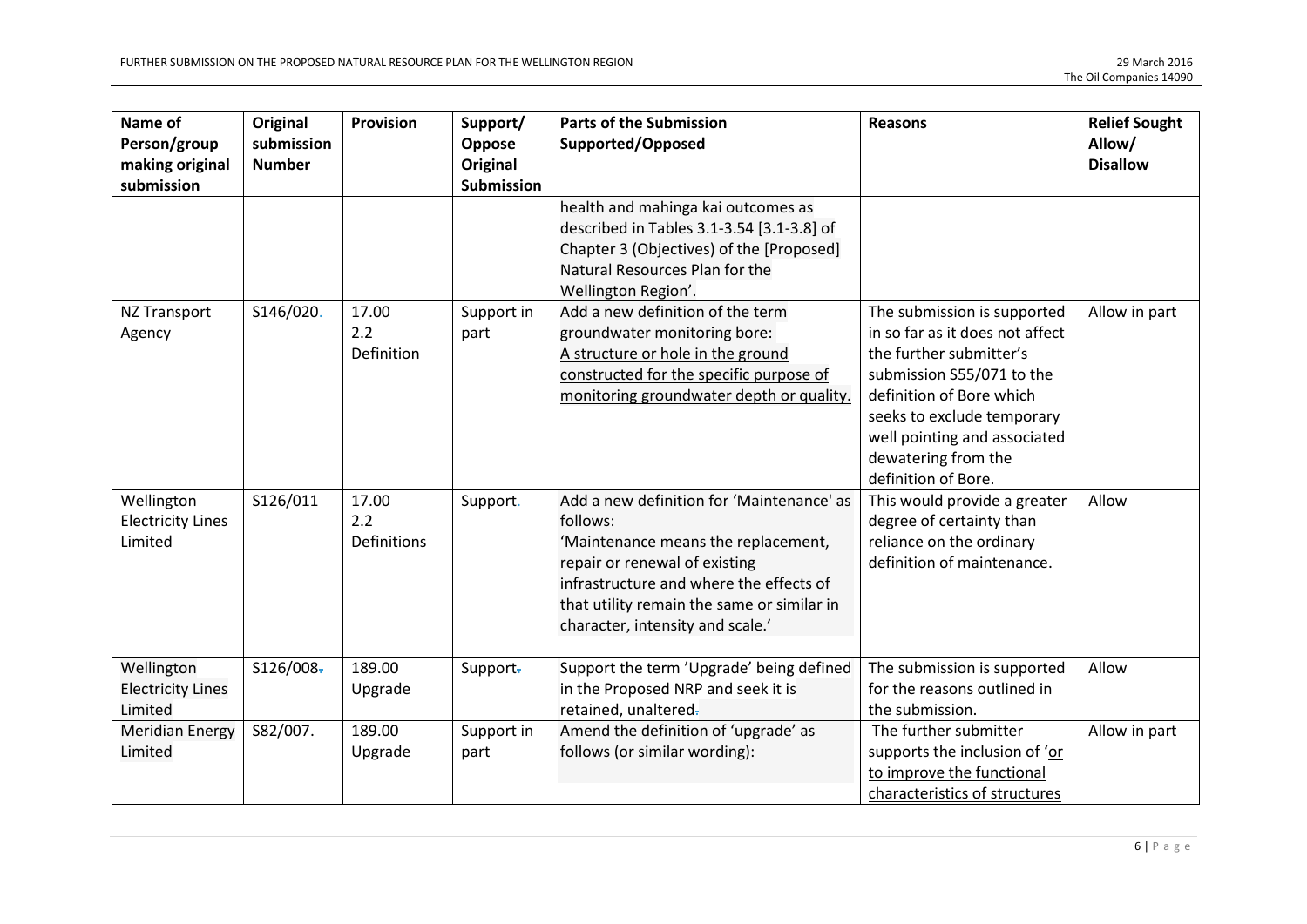| Name of             | Original      | <b>Provision</b> | Support/          | <b>Parts of the Submission</b>               | <b>Reasons</b>                 | <b>Relief Sought</b> |
|---------------------|---------------|------------------|-------------------|----------------------------------------------|--------------------------------|----------------------|
| Person/group        | submission    |                  | Oppose            | Supported/Opposed                            |                                | Allow/               |
| making original     | <b>Number</b> |                  | Original          |                                              |                                | <b>Disallow</b>      |
| submission          |               |                  | <b>Submission</b> |                                              |                                |                      |
|                     |               |                  |                   | Use and development to bring existing        | or facilities,'. That is a     |                      |
|                     |               |                  |                   | structures or facilities up to current       | reasonable interpretation of   |                      |
|                     |               |                  |                   | standards or to improve the functional       | upgrade. The inclusion of      |                      |
|                     |               |                  |                   | characteristics of structures or facilities, | the upgrading itself does      |                      |
|                     |               |                  |                   | provided the upgrading itself does not       | not give rise to any           |                      |
|                     |               |                  |                   | give rise to any significant adverse effects | significant adverse effects on |                      |
|                     |               |                  |                   | on the environment and provided that         | the environment and            |                      |
|                     |               |                  |                   | the effects of the activity are the same or  | provided' is not supported.    |                      |
|                     |               |                  |                   | similar in character, intensity and scale as | The latter text is considered  |                      |
|                     |               |                  |                   | the existing structure and activity and      | unnecessary in the context     |                      |
|                     |               |                  |                   |                                              | of the effects of the upgrade  |                      |
|                     |               |                  |                   | (a) in relation to renewable electricity     | activity having to be the      |                      |
|                     |               |                  |                   | generation activities, includes increasing   | same or similar in character,  |                      |
|                     |               |                  |                   | the generation or transmission capacity,     | intensity and scale as the     |                      |
|                     |               |                  |                   | efficiency or security of regionally         | existing structure and         |                      |
|                     |               |                  |                   | significant infrastructure and replacing     | activity.                      |                      |
|                     |               |                  |                   | support structures within the footprint of   |                                |                      |
|                     |               |                  |                   | authorised activities.                       | The further submitter is       |                      |
|                     |               |                  |                   |                                              | neutral with respect to the    |                      |
|                     |               |                  |                   |                                              | addition of (a).               |                      |
| <b>NZ Transport</b> | S146/014      | 65.00            | Support           | Amend the definition:                        | Bores, including geotechnical  | Allow                |
| Agency              |               | Earthworks       |                   | The disturbance of a land surface from       | bores, have their own          |                      |
|                     |               |                  |                   | the time soil is first disturbed on a site   | definition and rule            |                      |
|                     |               |                  |                   | until the time the site is stabilised.       | framework and therefore        |                      |
|                     |               |                  |                   | Earthworks includes blading, contouring,     | this amendment clarifies       |                      |
|                     |               |                  |                   | ripping, moving, removing, placing or        | that such activities are not   |                      |
|                     |               |                  |                   | replacing soil or earth, by excavation, or   |                                |                      |
|                     |               |                  |                   |                                              |                                |                      |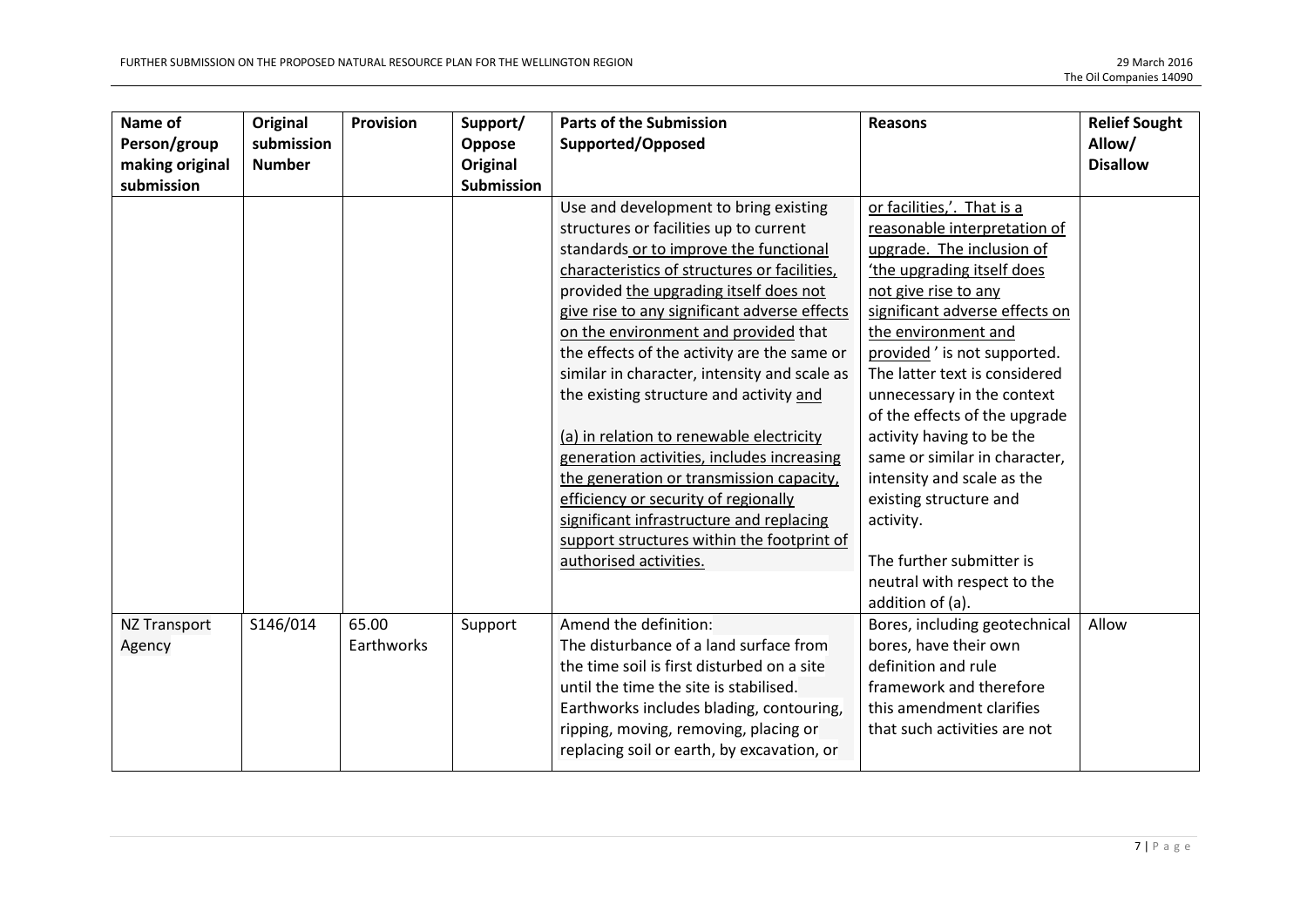| Name of<br>Person/group<br>making original<br>submission | Original<br>submission<br><b>Number</b> | <b>Provision</b>                                          | Support/<br>Oppose<br><b>Original</b><br><b>Submission</b> | <b>Parts of the Submission</b><br>Supported/Opposed                                                                                                                                       | <b>Reasons</b>                                                                                                                                                                                                                                                                                                                                                                                                                                                                                                                                                                                                         | <b>Relief Sought</b><br>Allow/<br><b>Disallow</b> |
|----------------------------------------------------------|-----------------------------------------|-----------------------------------------------------------|------------------------------------------------------------|-------------------------------------------------------------------------------------------------------------------------------------------------------------------------------------------|------------------------------------------------------------------------------------------------------------------------------------------------------------------------------------------------------------------------------------------------------------------------------------------------------------------------------------------------------------------------------------------------------------------------------------------------------------------------------------------------------------------------------------------------------------------------------------------------------------------------|---------------------------------------------------|
| <b>Vector Gas Ltd</b>                                    | S145/007                                | 65.00<br>Earthworks                                       |                                                            | by cutting or filling operations, or by root<br>raking. Earthworks do not include: (a)<br>(i) The construction, repair or<br>maintenance of a bore or geotechnical<br>investigation bore. | also controlled by the<br>earthworks rules.                                                                                                                                                                                                                                                                                                                                                                                                                                                                                                                                                                            |                                                   |
| The Oil<br>Companies                                     | S55/069                                 | 147.00<br>Regionally<br>Significant<br>Infrastructur<br>e | Support in<br>part                                         | Retain the definition of regionally<br>significant infrastructure                                                                                                                         | The submission is supported<br>on the basis that the<br>definition also includes<br>specific reference to the<br>'Seaview Fuels Terminal<br>including bulk fuel supply<br>infrastructure and storage<br>tanks for bulk liquids and<br>associated wharflines'. This<br>submission is consistent with<br>the Oil Companies primary<br>submission that the Seaview<br>Wharf is regionally<br>significant infrastructure<br>[S55/022] and also with<br>submission S55/074 which<br>seeks to adopt any other<br>such relief including<br>additions, deletions or<br>consequential amendment<br>necessary as a result of the | Allow with<br>amendments                          |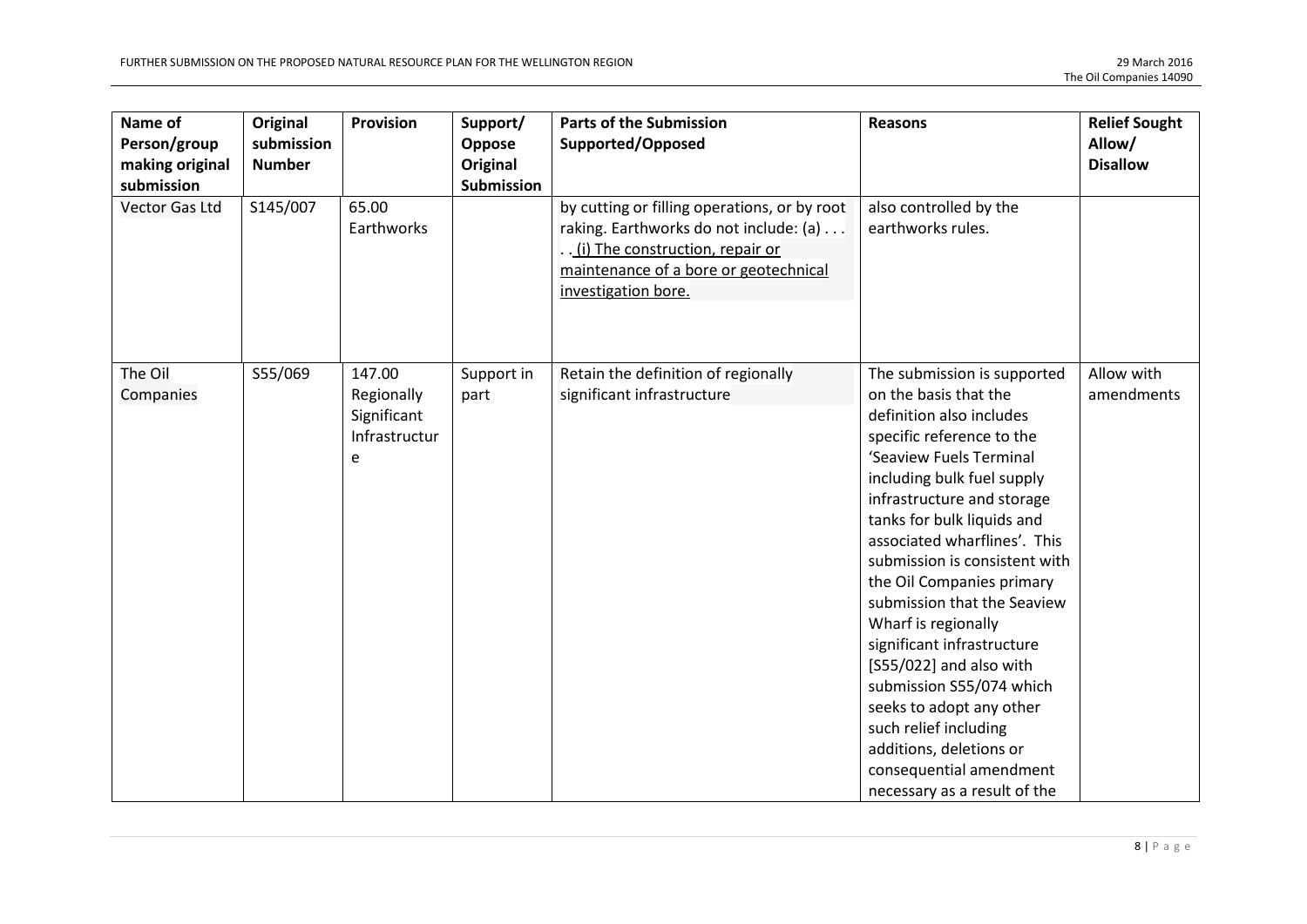| Name of<br>Person/group<br>making original<br>submission | Original<br>submission<br><b>Number</b> | <b>Provision</b>                                                  | Support/<br>Oppose<br>Original<br>Submission | <b>Parts of the Submission</b><br>Supported/Opposed                                                                                                                                                                                                                                                           | <b>Reasons</b>                                                                                                                                                                                                                                                                                                                                                                              | <b>Relief Sought</b><br>Allow/<br><b>Disallow</b> |
|----------------------------------------------------------|-----------------------------------------|-------------------------------------------------------------------|----------------------------------------------|---------------------------------------------------------------------------------------------------------------------------------------------------------------------------------------------------------------------------------------------------------------------------------------------------------------|---------------------------------------------------------------------------------------------------------------------------------------------------------------------------------------------------------------------------------------------------------------------------------------------------------------------------------------------------------------------------------------------|---------------------------------------------------|
|                                                          |                                         |                                                                   |                                              |                                                                                                                                                                                                                                                                                                               | matters raised in<br>submissions, as necessary to<br>give effect to the<br>submissions.                                                                                                                                                                                                                                                                                                     |                                                   |
| <b>NZ Transport</b><br>Agency                            | S146/064                                | 205.10<br>3. Objectives                                           | Support                                      | Add new objective: Discharges associated<br>with regionally significant infrastructure<br>are managed through the adoption of the<br>best practicable option.                                                                                                                                                 | It is appropriate to recognise<br>BPO within the objectives.                                                                                                                                                                                                                                                                                                                                | Allow                                             |
| <b>Vector Gas</b><br>Limited                             | S145/016                                | 205.10<br>3<br>Objectives.                                        | Support In<br>Part                           | Add new objective:<br>The safe, effective and efficient use,<br>operation, maintenance, upgrade and<br>development of regionally significant<br>infrastructure is provided for.                                                                                                                               | The objective is required to<br>provide for, and address the<br>identified issues relating to,<br>infrastructure and to<br>properly give effect to the<br>RPS.                                                                                                                                                                                                                              | Allow                                             |
| Ravensdown<br>Limited                                    | S310/012                                | 210.10<br>3.2<br><b>Beneficial</b><br>Use and<br>Developmen<br>t÷ | Support-                                     | Add new Objective O13B that addresses<br>reverse sensitivity issues and requires<br>new sensitive activities to be<br>appropriately located within the existing<br>environment recognising existing lawfully<br>established activities may generate<br>effects unacceptable to the new sensitive<br>activity- | It is appropriate to include<br>an objective in relation to<br>reverse sensitivity effects.<br>The existing reverse<br>sensitivity objectives only<br>apply to certain areas /<br>activities, when they should<br>apply more broadly. The<br>intent of the submission is<br>therefore supported. A new<br>objective to this effect could<br>be supported subject to<br>appropriate wording. | Allow                                             |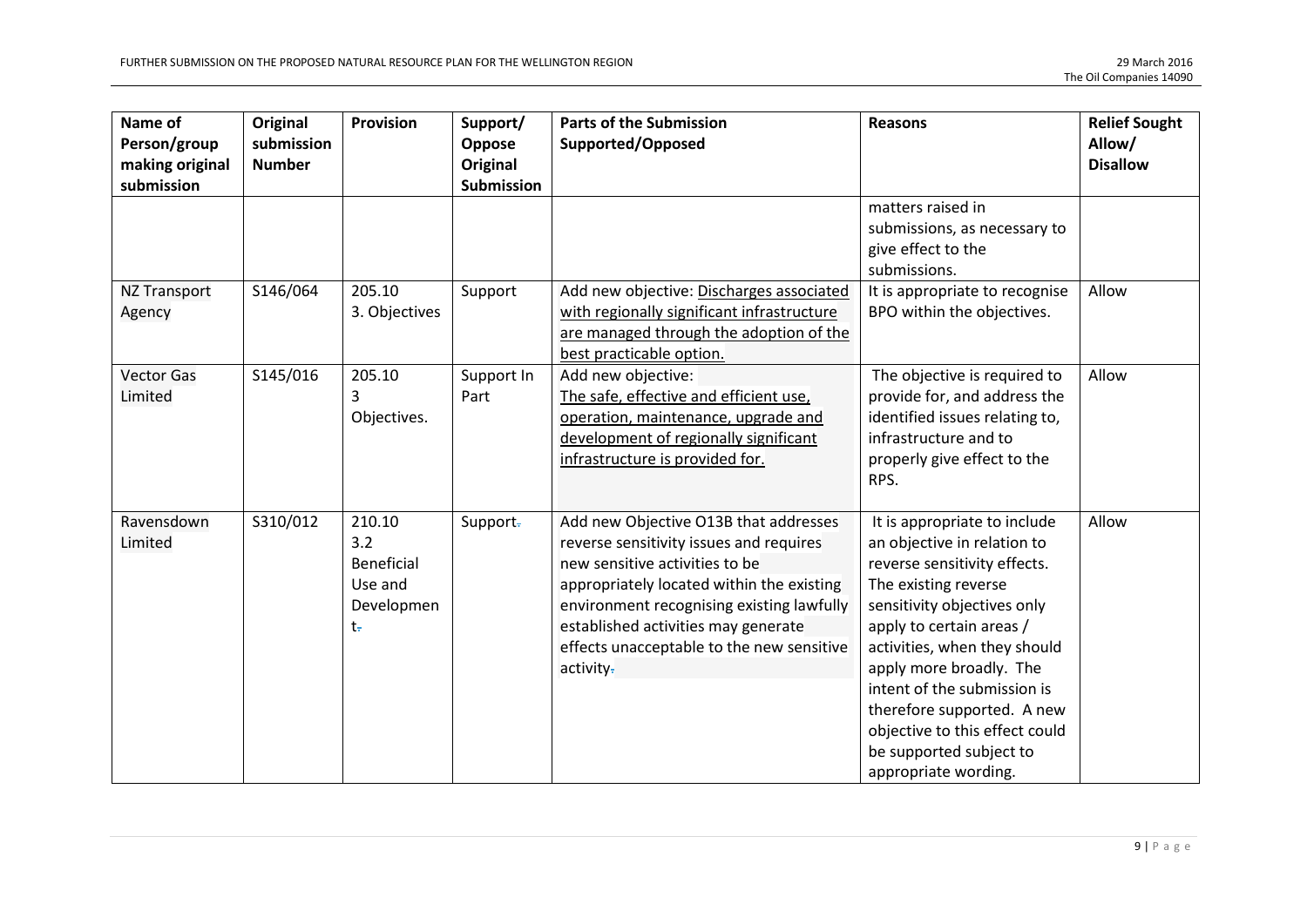| Name of<br>Person/group<br>making original                                      | Original<br>submission<br><b>Number</b> | Provision                                                                                   | Support/<br>Oppose<br>Original | <b>Parts of the Submission</b><br>Supported/Opposed                                                                                                                                                                                                                                                                                                                                                                                                                           | <b>Reasons</b>                                                                                                                                                                                                                                                                                                     | <b>Relief Sought</b><br>Allow/<br><b>Disallow</b> |
|---------------------------------------------------------------------------------|-----------------------------------------|---------------------------------------------------------------------------------------------|--------------------------------|-------------------------------------------------------------------------------------------------------------------------------------------------------------------------------------------------------------------------------------------------------------------------------------------------------------------------------------------------------------------------------------------------------------------------------------------------------------------------------|--------------------------------------------------------------------------------------------------------------------------------------------------------------------------------------------------------------------------------------------------------------------------------------------------------------------|---------------------------------------------------|
| submission                                                                      |                                         |                                                                                             | <b>Submission</b>              |                                                                                                                                                                                                                                                                                                                                                                                                                                                                               |                                                                                                                                                                                                                                                                                                                    |                                                   |
| Chorus NZ<br>Limited,<br><b>Spark New</b><br><b>Zealand Trading</b><br>Limited  | S144/005,<br>S98/005                    | 217.00.<br>Objective<br>012: Benefits<br>of regionally<br>significant<br>infrastructur<br>e | Support-                       | Amend Objective O12 as follows:<br>Objective O12(Coastal)<br>The social, economic, cultural, and<br>environmental and health and safety<br>benefits of regionally significant<br>infrastructure and renewable electricity<br>generation activities are recognised.<br>Objective O12A<br>Recognise that some regionally significant<br>infrastructure has a functional need<br>and/or operational requirement to be<br>located and/or operated in a particular<br>environment. | It is appropriate to recognise<br>and consider the health and<br>safety benefits of regionally<br>significant infrastructure and<br>that some regionally<br>significant infrastructure has<br>a functional need and/or<br>operational requirement to<br>be located and/or operated<br>in a particular environment. | Allow                                             |
| Wellington<br>International<br>Airport                                          | S282/00.8                               | 217.00<br>Objective<br>012: Benefits<br>of Regionally<br>Significant<br>Infrastructur<br>e  | Support-                       | Amend Objective O12 as follows:<br>The social, economic, cultural and<br>environmental benefits of regionally<br>significant infrastructure and renewable<br>energy generation activities are<br>recognised and provided for                                                                                                                                                                                                                                                  | It is appropriate to provide<br>for the use and development<br>of regionally significant<br>infrastructure. This will link<br>the 'recognition' of the<br>benefits provided by<br>infrastructure to the<br>realisation of such benefits<br>through development<br>activity.                                        | Allow                                             |
| South<br>Wairarapa<br>District Council,<br>Masterton<br><b>District Council</b> | S366/041,<br>S367/041                   | 217.00<br>Objective<br>012: Benefits<br>of Regionally<br>Significant                        | Support in<br>Part-            | Reword Objective O13 to read:<br>The use, and ongoing operation, and<br>upgrade of regionally significant<br>infrastructure and renewable energy<br>generation activities in the coastal marine<br>area are protected                                                                                                                                                                                                                                                         | The wording simplifies and<br>clarifies the intent of the<br>objective. It is appropriate to<br>include upgrade in the<br>objective. The ability of<br>existing activities to upgrade                                                                                                                              | Allow in part                                     |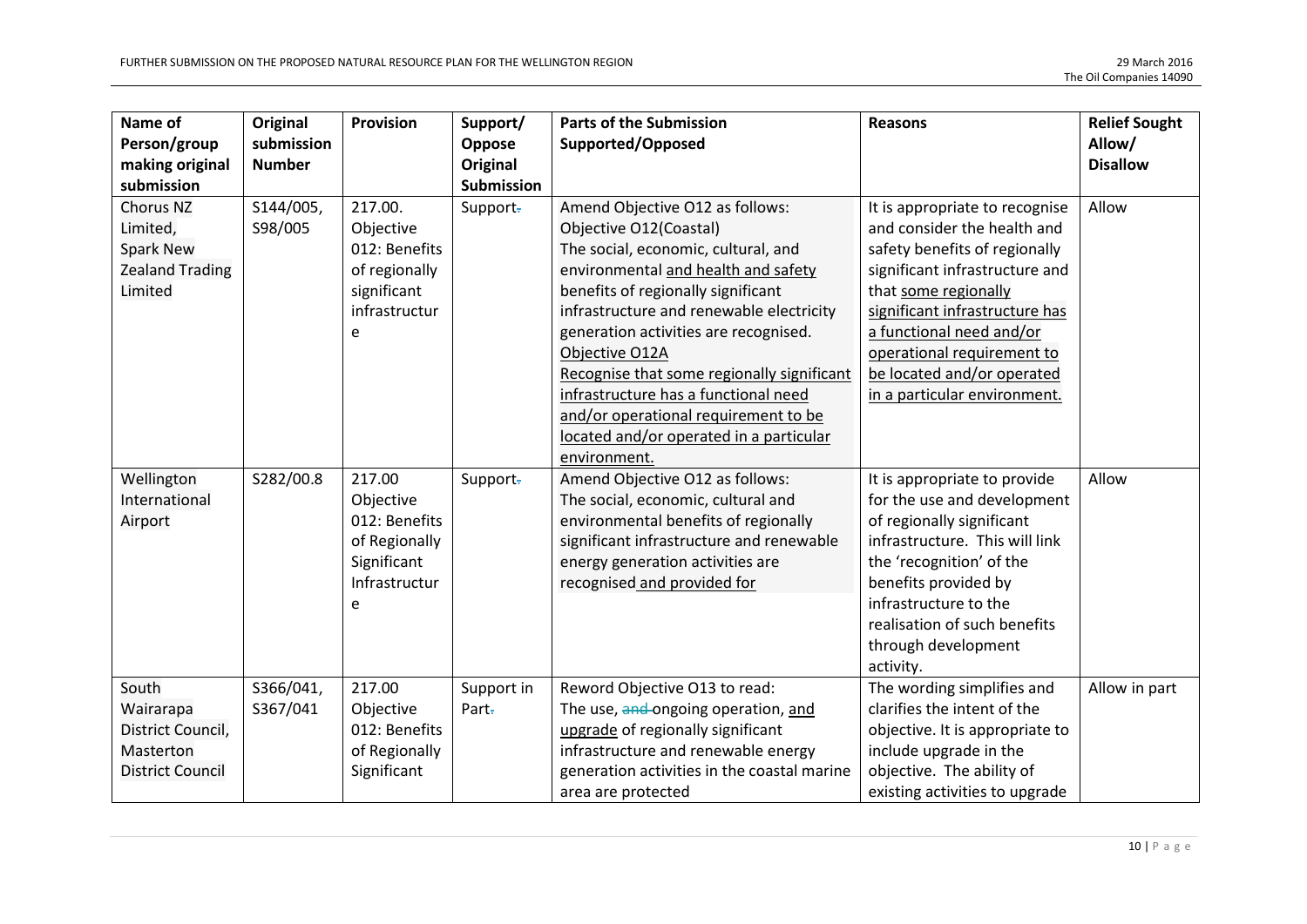| Name of<br>Person/group<br>making original<br>submission | Original<br>submission<br><b>Number</b> | Provision                                                                                               | Support/<br>Oppose<br>Original<br><b>Submission</b> | <b>Parts of the Submission</b><br>Supported/Opposed                                                                                                                                                                                                                                                                                                                      | <b>Reasons</b>                                                                                                                                                                                                                                                                                                                                                                                                                                                                                                       | <b>Relief Sought</b><br>Allow/<br><b>Disallow</b> |
|----------------------------------------------------------|-----------------------------------------|---------------------------------------------------------------------------------------------------------|-----------------------------------------------------|--------------------------------------------------------------------------------------------------------------------------------------------------------------------------------------------------------------------------------------------------------------------------------------------------------------------------------------------------------------------------|----------------------------------------------------------------------------------------------------------------------------------------------------------------------------------------------------------------------------------------------------------------------------------------------------------------------------------------------------------------------------------------------------------------------------------------------------------------------------------------------------------------------|---------------------------------------------------|
|                                                          |                                         | Infrastructur<br>e <sub>r</sub>                                                                         |                                                     | from newincompatible use and<br>developmentoccuring under, over, or<br>adjacent to the infrastructure or activity.                                                                                                                                                                                                                                                       | should be considered when<br>identifying and assessing<br>reverse sensitivity effects.                                                                                                                                                                                                                                                                                                                                                                                                                               |                                                   |
| Wellington<br><b>Electricity Lines</b><br>Ltd            | S126/013                                | 217.00<br>Objective<br>012: Benefits<br>of Regionally<br>Significant<br>Infrastructur<br>e <sub>r</sub> | Support in<br>part-                                 | Amend O13 include the word<br>'development' as follows:<br>The development, use and ongoing<br>operation of regionally significant<br>infrastructure and renewable energy<br>generation activities in the coastal marine<br>area are protected from new<br>incompatible use and development<br>occurring under, over, or adjacent to the<br>infrastructure or activity.' | The submission is supported<br>in part insofar as it seeks to<br>include 'development' of<br>regionally significant<br>infrastructure. The use of<br>the term 'development' is<br>consistent with the term<br>'upgrade' which is defined in<br>the plan as including, inter<br>alia, 'development'. On that<br>basis, the defined term is<br>preferred, and the relief<br>sought by South Wairarapa<br><b>District Council and</b><br><b>Masterton District Councils</b><br>[S366/041 and S367/041] is<br>preferred. | Allow in part                                     |
| <b>Transpower NZ</b><br>Ltd                              | S165/006                                | 218.00<br>Objective<br>013<br>Protecting<br>Regionally<br>Significant<br>Infrastructur<br>е             | Support-                                            | Amend Objective O13 as follows:<br>The ongoing use, and ongoing operation,<br>maintenance and upgrade of regionally<br>significant infrastructure and renewable<br>energy generation activities in the coastal<br>marine area are protected from new<br>incompatible or                                                                                                  | Shifting the position of the<br>term 'ongoing' is supported,<br>as is the inclusion of the<br>term 'maintenance'. It is<br>appropriate to apply the<br>objective widely in relation<br>to the continuance of<br>existing such activities.                                                                                                                                                                                                                                                                            | Allow                                             |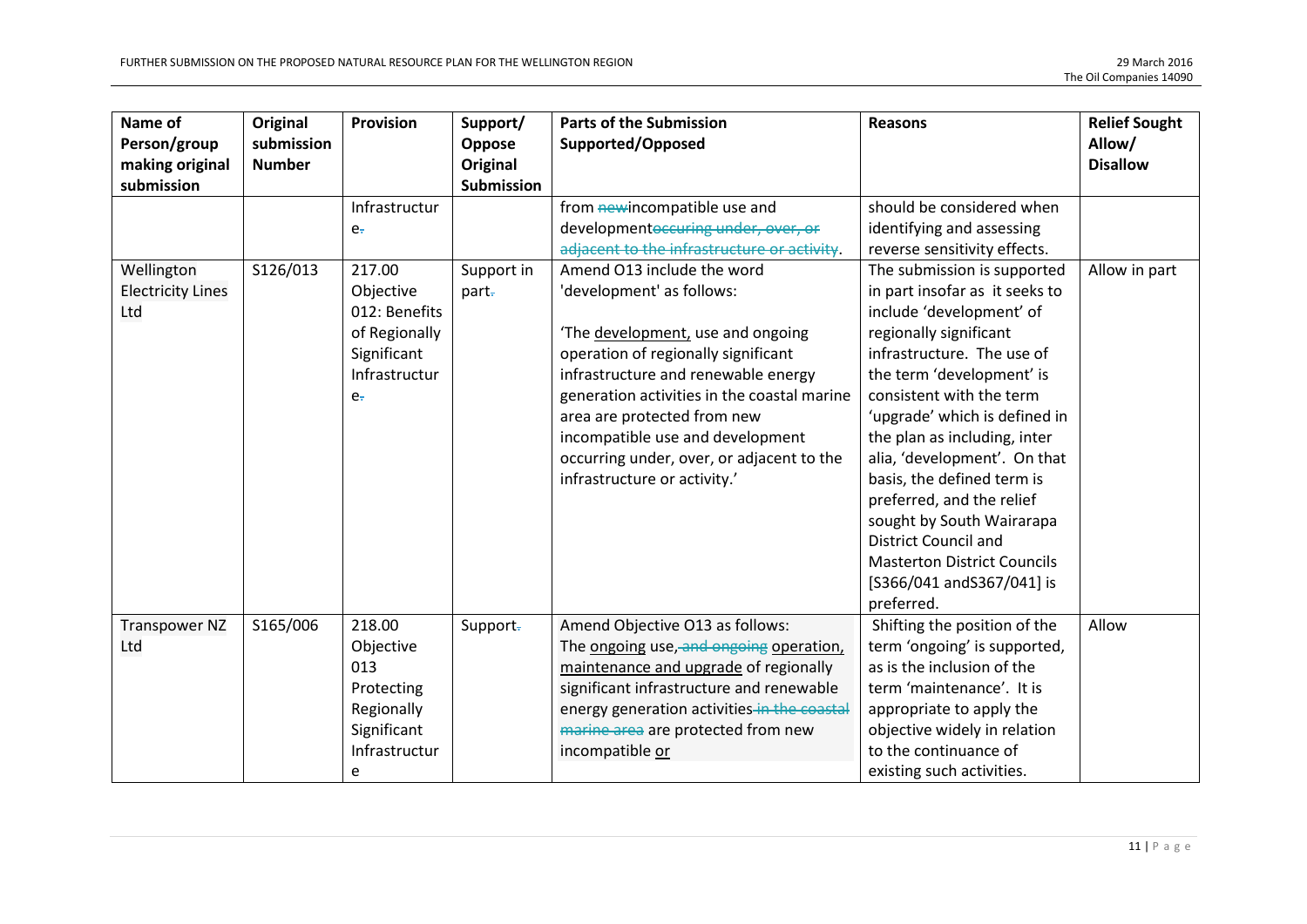| Name of<br>Person/group<br>making original     | Original<br>submission<br><b>Number</b> | Provision                                                                                   | Support/<br>Oppose<br>Original | <b>Parts of the Submission</b><br>Supported/Opposed                                                                                                                                                                                                                                                                                                  | <b>Reasons</b>                                                                                                                                                                                                                                                                                                                                                                     | <b>Relief Sought</b><br>Allow/<br><b>Disallow</b> |
|------------------------------------------------|-----------------------------------------|---------------------------------------------------------------------------------------------|--------------------------------|------------------------------------------------------------------------------------------------------------------------------------------------------------------------------------------------------------------------------------------------------------------------------------------------------------------------------------------------------|------------------------------------------------------------------------------------------------------------------------------------------------------------------------------------------------------------------------------------------------------------------------------------------------------------------------------------------------------------------------------------|---------------------------------------------------|
| submission                                     |                                         |                                                                                             | <b>Submission</b>              | inappropriate use and development<br>occurring under, over or adjacent to the<br>infrastructure or activity.                                                                                                                                                                                                                                         | There is a need for a reverse<br>sensitivity objective to apply<br>more broadly than just to<br>the CMA.                                                                                                                                                                                                                                                                           |                                                   |
| Wellington<br>International<br>Airport Limited | S282/009-                               | 218.00<br>Objective<br>013<br>Protecting<br>Regionally<br>Significant<br>Infrastructur<br>e | Support-                       | Amend Objective O13 as follows:<br>The use and ongoing operation of<br>regionally significant infrastructure and<br>renewable energy generation activities in<br>the coastal marine area are protected<br>from new incompatible use and<br>development occurring under, over,<br>oradjacent in close proximity to the<br>infrastructure or activity- | 'Adjacent' and 'in close<br>proximity to' could be seen<br>to have similar meanings,<br>adjacent being in and<br>around, but not necessarily<br>adjoining. That said, it is<br>appropriate to clearly<br>recognise the extent to<br>which existing activities can<br>be affected by reverse<br>sensitivity effects and the<br>change could be seen to<br>assist in interpretation. | Allow                                             |
| <b>Vector Gas</b><br>Limited                   | S145/020                                | 226.00<br><b>High Hazard</b><br>Areas                                                       | Support-                       | Retain Objective O21, subject to<br>provisions which confirm that regionally<br>significant infrastructure is appropriate as<br>sought elsewhere in this submission.                                                                                                                                                                                 | It is important to recognise<br>and provide for the<br>functional and operational<br>constraints and<br>requirements of regionally<br>significant infrastructure<br>within the CMA and beds of<br>lakes and rivers.                                                                                                                                                                | Allow                                             |
| Kiwi Rail<br>Holdings                          | S140/024                                | 248.00<br>Objective<br>043:                                                                 | Support-                       | Amend Objective O43<br>Contaminated land is identified and<br>managed to protect human health and                                                                                                                                                                                                                                                    | Human health effects are<br>specifically managed in<br>accordance with the NES<br>Contaminated Sites and no                                                                                                                                                                                                                                                                        | Allow                                             |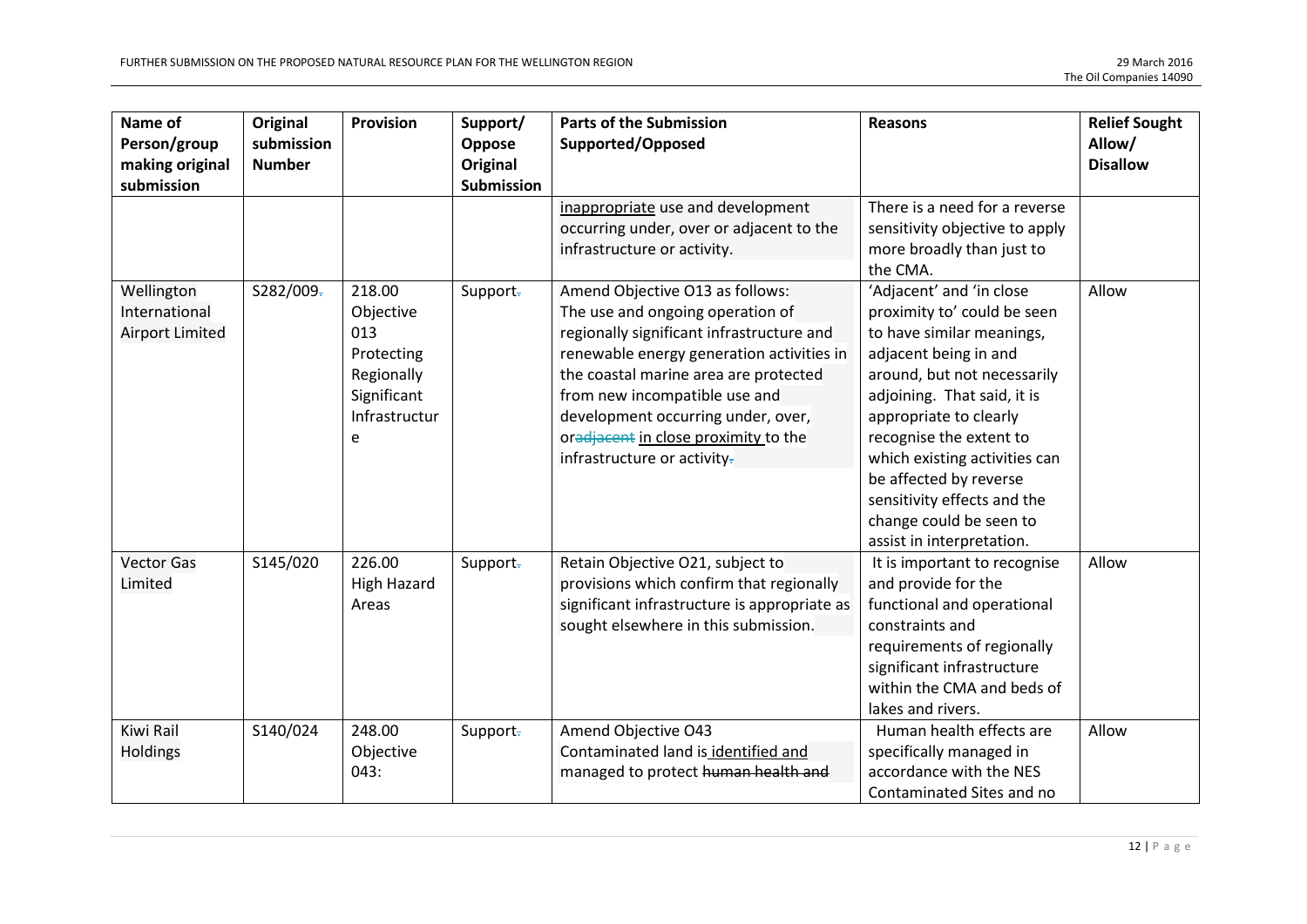| Name of<br>Person/group<br>making original<br>submission            | Original<br>submission<br><b>Number</b> | <b>Provision</b>                                                          | Support/<br>Oppose<br>Original<br><b>Submission</b> | <b>Parts of the Submission</b><br>Supported/Opposed                                                                                                                                 | <b>Reasons</b>                                                                                                                                                                                                                                                                                                                                                                                                                        | <b>Relief Sought</b><br>Allow/<br><b>Disallow</b> |
|---------------------------------------------------------------------|-----------------------------------------|---------------------------------------------------------------------------|-----------------------------------------------------|-------------------------------------------------------------------------------------------------------------------------------------------------------------------------------------|---------------------------------------------------------------------------------------------------------------------------------------------------------------------------------------------------------------------------------------------------------------------------------------------------------------------------------------------------------------------------------------------------------------------------------------|---------------------------------------------------|
|                                                                     |                                         | Contaminate<br>$d$ land-                                                  |                                                     | the environment from unacceptable<br>contamination related effects.                                                                                                                 | specific reference to them is<br>required. It is appropriate to<br>identify the purpose of the<br>intent to identify and<br>manage contaminated land.                                                                                                                                                                                                                                                                                 |                                                   |
| <b>Rural Residents</b><br>Environmental<br>Society<br>Incorporated- | S125/008                                | 249:00<br>Objective<br>044<br>Landuse<br>Impacts on<br>Soil and<br>Water- | Oppose                                              | Amend to read: Land use activities will<br>not create a contaminated site.                                                                                                          | The submission is opposed in<br>that it is overly simplistic,<br>unrealistic and is written as<br>an outcome rather than an<br>objective. Land use activities<br>do not seek to create a<br>contaminated site, but that<br>is sometimes the<br>unintentional outcome of<br>some land use activities. The<br>inclusion of such an<br>objective would effectively<br>create a zero tolerance for<br>the use of hazardous<br>substances. | <b>Disallow</b>                                   |
| <b>Rural Residents</b><br>Environmental<br>Society<br>Incorporated  | S125/009                                | 256:00<br>Objective<br>051<br>Hazardous<br>Substances-                    | Oppose                                              | Amend to read: The discharge of<br>hazardous substances to land is managed<br>to protect human health, property, and<br>the environment and will not create a<br>contaminated site. | The submission is opposed in<br>that it fails to have regard to<br>the need to avoid, remedy or<br>mitigate adverse effects<br>generated by land use<br>activities, thereby managing<br>all land uses to ensure they<br>have acceptable effects. It<br>also needs to be recognised                                                                                                                                                    | <b>Disallow</b>                                   |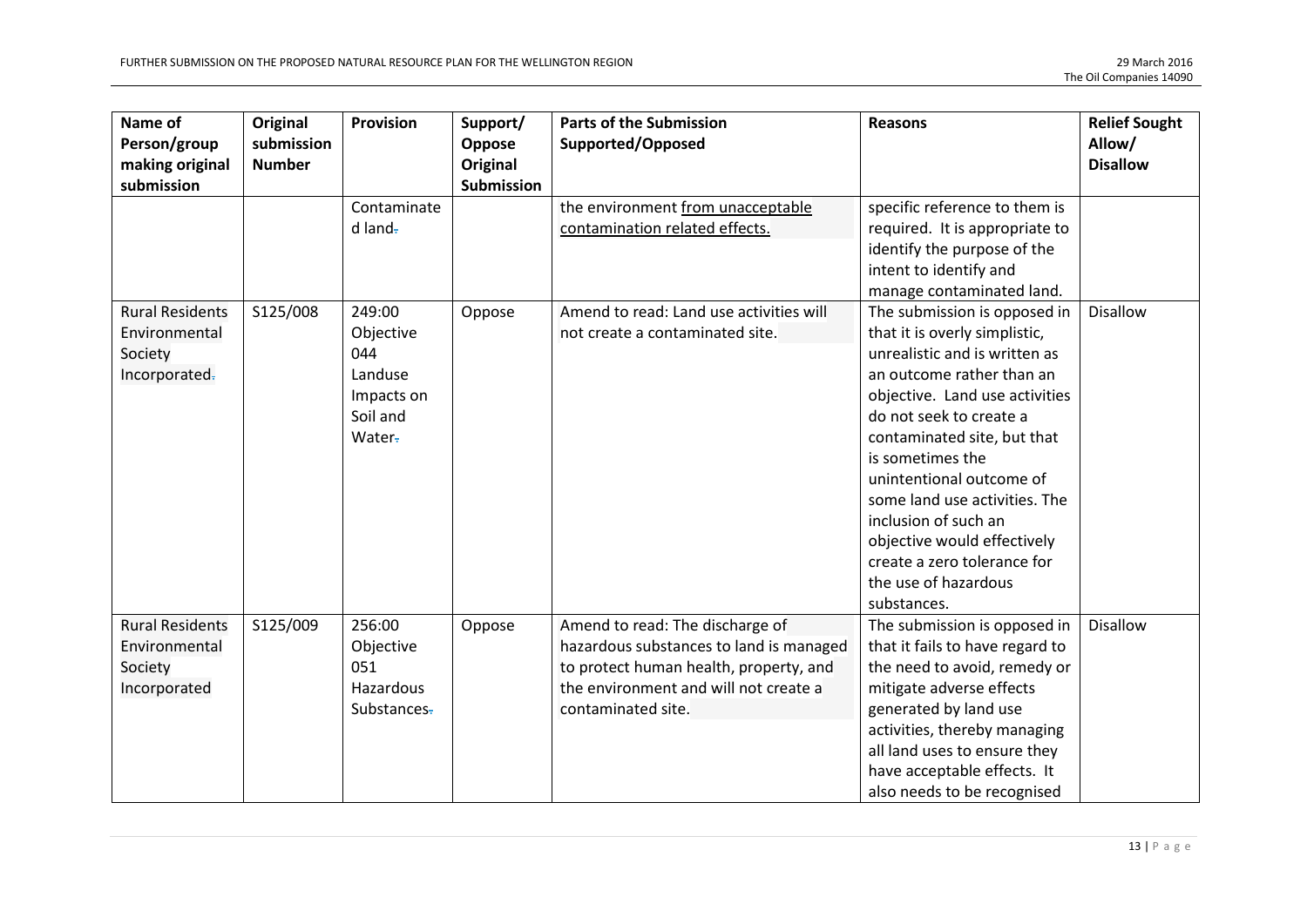| Name of<br>Person/group<br>making original                                                     | Original<br>submission<br><b>Number</b> | Provision                                                 | Support/<br>Oppose<br>Original | <b>Parts of the Submission</b><br>Supported/Opposed                                                                                                                                                                                                                                                         | <b>Reasons</b>                                                                                                                                                                                                                                                                                                                                                                                                                                                                                                                                                                                                                   | <b>Relief Sought</b><br>Allow/<br><b>Disallow</b> |
|------------------------------------------------------------------------------------------------|-----------------------------------------|-----------------------------------------------------------|--------------------------------|-------------------------------------------------------------------------------------------------------------------------------------------------------------------------------------------------------------------------------------------------------------------------------------------------------------|----------------------------------------------------------------------------------------------------------------------------------------------------------------------------------------------------------------------------------------------------------------------------------------------------------------------------------------------------------------------------------------------------------------------------------------------------------------------------------------------------------------------------------------------------------------------------------------------------------------------------------|---------------------------------------------------|
| submission                                                                                     |                                         |                                                           | <b>Submission</b>              |                                                                                                                                                                                                                                                                                                             | that management cannot<br>always result in complete<br>protection particularly with<br>regard to existing<br>contaminated sites which<br>may continue to discharge<br>hazardous substances.                                                                                                                                                                                                                                                                                                                                                                                                                                      |                                                   |
| <b>Chorus New</b><br>Zealand Limited,<br><b>Spark New</b><br><b>Zealand Trading</b><br>Limited | S144/008<br>S98/008                     | 268:00<br>Policy P4:<br>Minimising<br>Adverse<br>Effects- | Support in<br>part-            | Amend Policy P4 as follows:<br>Where minimisation of adverse effects is<br>required by policies in the Plan<br>minimisation means<br>reducing adverse effects of the activity to<br>the smallest amount practicable having<br>regard to<br>the nature and objectives of the activity<br>and shall include:' | The submission is supported<br>in so far as the amendment<br>proposed provides<br>recognition of the nature<br>and objectives of the activity<br>within the policy.<br>Otherwise, depending on the<br>context, the Policy could be<br>read as requiring a reduction<br>in effect to the smallest<br>amount practicable<br>irrespective of the activity<br>and even if this required a<br>reduction in effect greater<br>than would otherwise be<br>required to avoid, remedy or<br>mitigate an adverse effect.<br>The submission is also<br>supported on the basis that<br>it does not affect the further<br>submitter's primary | Allow                                             |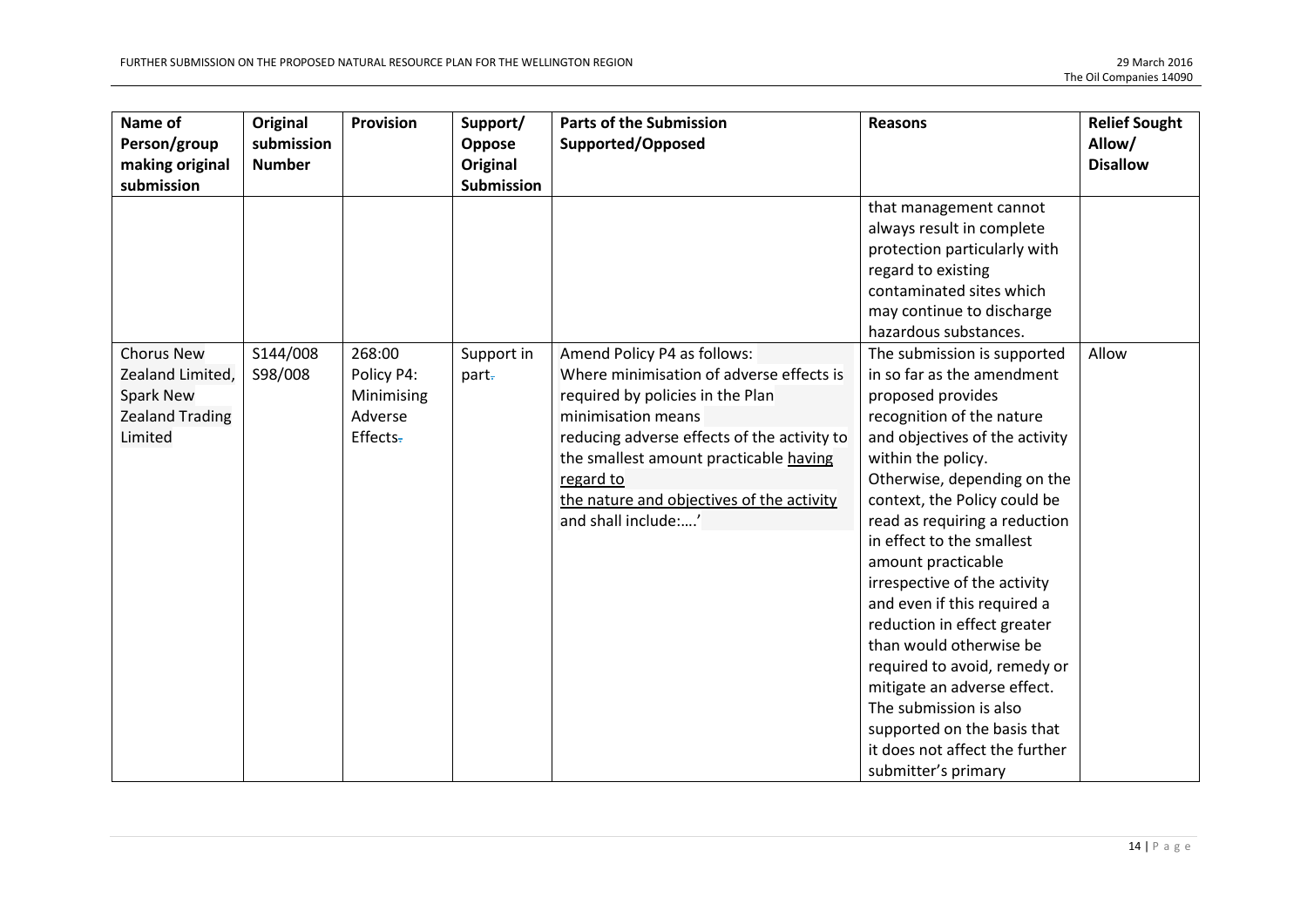| Name of<br>Person/group<br>making original<br>submission           | Original<br>submission<br><b>Number</b> | <b>Provision</b>                                         | Support/<br>Oppose<br>Original<br>Submission | <b>Parts of the Submission</b><br>Supported/Opposed                                                                                                                                                      | <b>Reasons</b>                                                                                                                                                                                                                                                                                                                                                                                                                                                                                                                                                                                                                                                                                                                                                                                       | <b>Relief Sought</b><br>Allow/<br><b>Disallow</b> |
|--------------------------------------------------------------------|-----------------------------------------|----------------------------------------------------------|----------------------------------------------|----------------------------------------------------------------------------------------------------------------------------------------------------------------------------------------------------------|------------------------------------------------------------------------------------------------------------------------------------------------------------------------------------------------------------------------------------------------------------------------------------------------------------------------------------------------------------------------------------------------------------------------------------------------------------------------------------------------------------------------------------------------------------------------------------------------------------------------------------------------------------------------------------------------------------------------------------------------------------------------------------------------------|---------------------------------------------------|
|                                                                    |                                         |                                                          |                                              |                                                                                                                                                                                                          | submission S55/012 which<br>also seeks to amend Policy 4.                                                                                                                                                                                                                                                                                                                                                                                                                                                                                                                                                                                                                                                                                                                                            |                                                   |
| <b>Rural Residents</b><br>Environmental<br>Society<br>Incorporated | S125/012                                | 268:00<br>Policy P4:<br>Minimising<br>Adverse<br>Effects | Oppose                                       | Good management practices should use<br>the best international practices where<br>they are more rigorous in protecting the<br>environment than New Zealand industry<br>best practice or common practice. | The submission is opposed in<br>that it is unnecessary.<br>Every situation is different<br>and statutory bodies already<br>seek to manage activities by<br>avoiding, remedying, or<br>mitigating adverse effects<br>within the NZ context.<br>International practices can<br>be irrelevant to the NZ<br>situation, which considers<br>management of<br>contaminants in terms of<br>best practicable option.<br>International practises<br>should only be referred to<br>where no NZ standard is<br>applicable, and even then<br>international standards have<br>to be applied with caution,<br>having regard to the specific<br>context and circumstances<br>of the situation. The<br>submission fails to recognise<br>the extent that the Ministry<br>for the Environment<br>provides the necessary | <b>Disallow</b>                                   |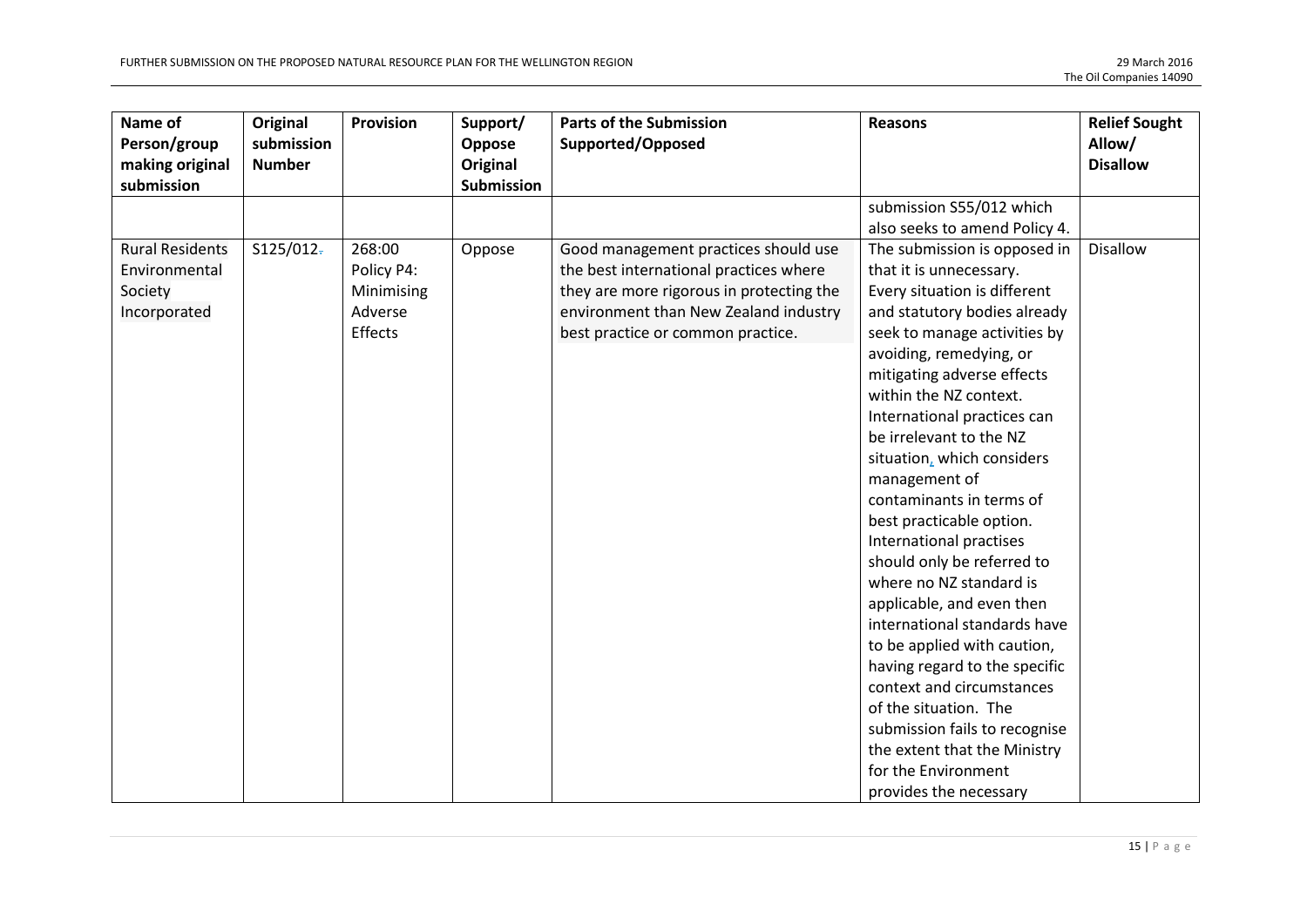| Name of<br>Person/group<br>making original<br>submission             | Original<br>submission<br><b>Number</b> | <b>Provision</b>                                                                                                                     | Support/<br>Oppose<br>Original<br>Submission | <b>Parts of the Submission</b><br>Supported/Opposed                                                                                                                                                                                                           | <b>Reasons</b>                                                                                                                                                                                                                                                                                                                                                                      | <b>Relief Sought</b><br>Allow/<br><b>Disallow</b> |
|----------------------------------------------------------------------|-----------------------------------------|--------------------------------------------------------------------------------------------------------------------------------------|----------------------------------------------|---------------------------------------------------------------------------------------------------------------------------------------------------------------------------------------------------------------------------------------------------------------|-------------------------------------------------------------------------------------------------------------------------------------------------------------------------------------------------------------------------------------------------------------------------------------------------------------------------------------------------------------------------------------|---------------------------------------------------|
|                                                                      |                                         |                                                                                                                                      |                                              |                                                                                                                                                                                                                                                               | standards for management<br>of contaminated sites.                                                                                                                                                                                                                                                                                                                                  |                                                   |
| <b>Chorus New</b><br>Zealand Limited                                 | S144/009                                | 271:00<br>Policy P7:<br>Uses of land<br>and Water                                                                                    | Support-                                     | Amend Policy P7 as follows: The cultural,<br>social and economic benefits of using<br>land and water for:<br>(I) Regionally Significant Infrastructure.                                                                                                       | This is consistent with the<br>objectives relating to<br><b>Regionally Significant</b><br>Infrastructure.                                                                                                                                                                                                                                                                           | Allow                                             |
| Wellington<br><b>Electricity Lines</b><br>Limited                    | S126/014-                               | 272:00<br>Policy P8:<br>Beneficial<br><b>Activities</b>                                                                              | Support in<br>part-                          | Support P8 to the extent that it covers<br>existing electricity structures and facilities<br>that were legally established at the time<br>of the PNRP notification.                                                                                           | The submission is supported<br>in that it supports provisions<br>of the plan which recognise<br>maintenance and use of<br>existing structures and<br>facilities in the coastal<br>marine area as being<br>beneficial and generally<br>appropriate.                                                                                                                                  | Allow                                             |
| Spark NZ<br>Trading Limited,<br><b>Chorus New</b><br>Zealand Limited | S98/010,<br>S144/010                    | 273:00<br>Policy P9:<br><b>Public access</b><br>to and along<br>the coastal<br>marine area<br>and the beds<br>of lakes and<br>rivers | Support                                      | Amend P9:<br>Reduction in the extent or quality of<br>public access to and along the coastal<br>marine area and the beds of lakes and<br>rivers shall be avoided except where it is<br>necessary to:<br>(d) protect Regionally Significant<br>Infrastructure. | There are potentially<br>instances where, due to the<br>installation or existence of<br><b>Regionally Significant</b><br>Infrastructure, or other<br>activities having a functional<br>or locational requirement to<br>locate within and along the<br>CMA or on or within the<br>coastal edge, public access in<br>such areas is either<br>temporarily or permanently<br>disrupted. | Allow                                             |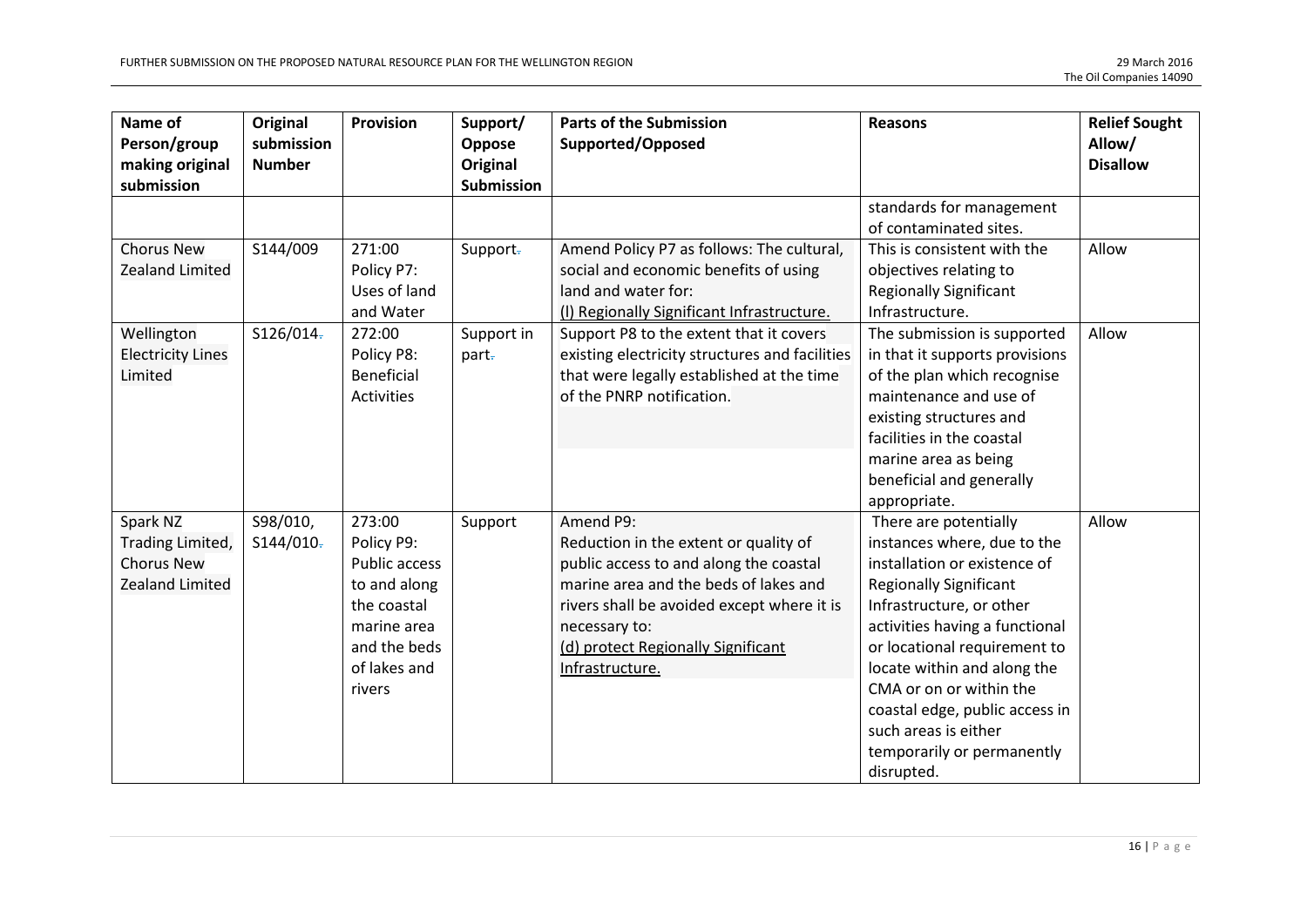| Name of<br>Person/group<br>making original<br>submission                                       | Original<br>submission<br><b>Number</b> | Provision                                                                                                                                            | Support/<br>Oppose<br>Original<br><b>Submission</b> | <b>Parts of the Submission</b><br>Supported/Opposed                                                                                                                                                                                                                                                                                                                                                                                                                                                                                                                                                                       | <b>Reasons</b>                                                                                                                                                                                                                                 | <b>Relief Sought</b><br>Allow/<br><b>Disallow</b> |
|------------------------------------------------------------------------------------------------|-----------------------------------------|------------------------------------------------------------------------------------------------------------------------------------------------------|-----------------------------------------------------|---------------------------------------------------------------------------------------------------------------------------------------------------------------------------------------------------------------------------------------------------------------------------------------------------------------------------------------------------------------------------------------------------------------------------------------------------------------------------------------------------------------------------------------------------------------------------------------------------------------------------|------------------------------------------------------------------------------------------------------------------------------------------------------------------------------------------------------------------------------------------------|---------------------------------------------------|
| <b>Meridian Energy</b><br>Limited                                                              | S82/013.                                | 276:00<br>Policy P12:<br>Benefits of<br>regionally<br>significant<br>infrastructur<br>e and<br>renewable<br>electricity<br>generation<br>facilities. | Support in<br>part-                                 | Retain Policy P12.                                                                                                                                                                                                                                                                                                                                                                                                                                                                                                                                                                                                        | The submission is supported<br>except insofar as changes<br>are proposed to clause (e)<br>Refer to further submission<br>to Chorus New Zealand<br>Limited S144/011,<br>Spark New Zealand Trading<br>Limited S98/011 below.                     | Allow in part                                     |
| <b>Chorus New</b><br>Zealand Limited,<br><b>Spark New</b><br><b>Zealand Trading</b><br>Limited | S144/011,<br>S98/011                    | 276:00<br>Policy P12:<br>Benefits of<br>regionally<br>significant<br>infrastructur<br>e and<br>renewable<br>electricity<br>generation<br>facilities- | Support                                             | Amend Policy P12 as follows:<br>(e) the functional need for and the<br>operational requirements associated with<br>developing, operating, maintaining and<br>upgrading regionally significant<br>infrastructure and renewable energy<br>generation activities, including where<br>those activities are proposed within areas<br>of outstanding natural character and<br>landscapes, high hazards, sites of<br>significant value, ecosystems and habitats<br>with significant indigenous biodiversity<br>value, natural features, sites significant<br>historic heritage value, and sites with<br>significant Mana Whenua. | It is appropriate, and<br>consistent with the<br>objectives, to recognise the<br>benefits of regionally<br>significant infrastructure,<br>and to refer to the functional<br>need for such infrastructure<br>to be located in certain<br>areas. | Allow                                             |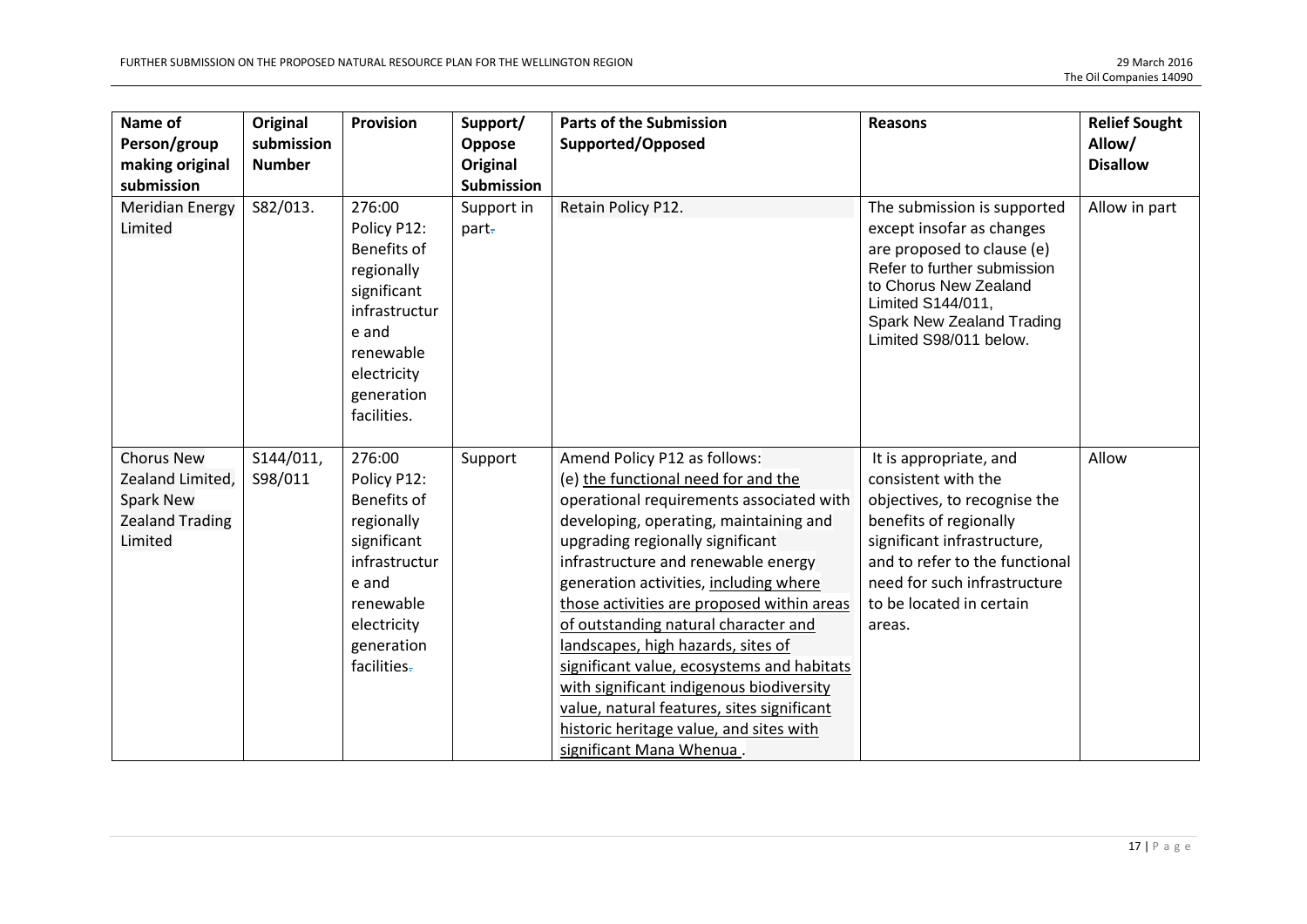| Name of<br>Person/group<br>making original<br>submission | Original<br>submission<br><b>Number</b> | Provision                                                                                                                                            | Support/<br>Oppose<br>Original<br>Submission | <b>Parts of the Submission</b><br>Supported/Opposed                                                                                                                                                                                      | <b>Reasons</b>                                                                                                                                                                                                                                                                                                                                                                                                                                                                                                                                                                     | <b>Relief Sought</b><br>Allow/<br><b>Disallow</b> |
|----------------------------------------------------------|-----------------------------------------|------------------------------------------------------------------------------------------------------------------------------------------------------|----------------------------------------------|------------------------------------------------------------------------------------------------------------------------------------------------------------------------------------------------------------------------------------------|------------------------------------------------------------------------------------------------------------------------------------------------------------------------------------------------------------------------------------------------------------------------------------------------------------------------------------------------------------------------------------------------------------------------------------------------------------------------------------------------------------------------------------------------------------------------------------|---------------------------------------------------|
| <b>Transpower NZ</b><br>Limited                          | \$165/008                               | 276:00<br>Policy P12:<br>Benefits of<br>regionally<br>significant<br>infrastructur<br>e and<br>renewable<br>electricity<br>generation<br>facilities- | Support in<br>part                           | Amend Policy P12, as follows:<br>The national, regional and local benefits<br>of regionally significant infrastructure and<br>renewable electricity generation facilities<br>are recognised and provided for<br>by having regard to:<br> | The amendment to the<br>policy, to recognise and<br>provide for the benefits of<br>regionally significant<br>infrastructure, are<br>supported. The inclusion of<br>'and provided for' adds a<br>practical dimension to the<br>policy. While it may be<br>helpful to specifically<br>acknowledge that regionally<br>significant infrastructure can<br>have national, regional and<br>local effects, some may not<br>necessarily have all three. If<br>that text is to be retained, it<br>would be more appropriate<br>to make a consequential<br>amendment and include<br>'and/or'. | Allow                                             |
| Powerco                                                  | S29/034                                 | 390:00.<br>Policy 126:<br>Site<br>Dewatering                                                                                                         | Support-                                     | Modify Policy 126 as follows:<br>Localised land subsidence or significant<br>adverse effects of dewatering  shall be<br>minimised.                                                                                                       | The submission is supported<br>as although the Oil<br>Companies made the same<br>submission it has been<br>summarised under policy 12<br>rather than policy 126 to<br>which it relates. In terms of<br>the application of the policy,<br>site dewatering by the Oil                                                                                                                                                                                                                                                                                                                | Allow                                             |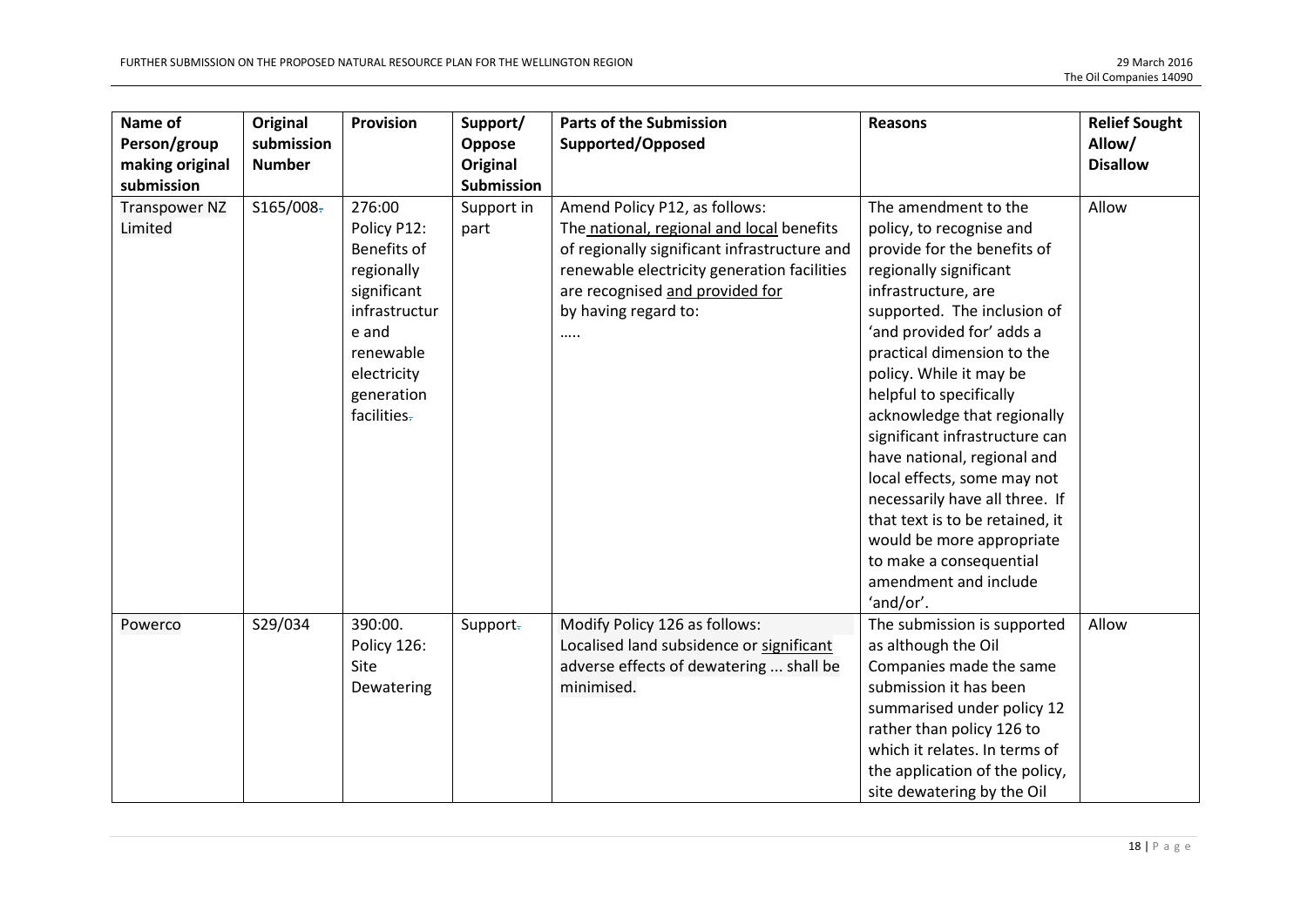| Name of<br>Person/group<br>making original<br>submission | Original<br>submission<br><b>Number</b> | <b>Provision</b>                            | Support/<br>Oppose<br>Original<br><b>Submission</b> | <b>Parts of the Submission</b><br>Supported/Opposed | <b>Reasons</b>                                                                                                                                                                                                                                                                                                                                                                                                                            | <b>Relief Sought</b><br>Allow/<br><b>Disallow</b> |
|----------------------------------------------------------|-----------------------------------------|---------------------------------------------|-----------------------------------------------------|-----------------------------------------------------|-------------------------------------------------------------------------------------------------------------------------------------------------------------------------------------------------------------------------------------------------------------------------------------------------------------------------------------------------------------------------------------------------------------------------------------------|---------------------------------------------------|
|                                                          |                                         |                                             |                                                     |                                                     | Companies for service<br>station tank replacement, if<br>required, usually only occurs<br>for less than 5 -10 days. As a<br>result the Oil Companies<br>consider the policy should be<br>directed at significant<br>adverse effects as short term<br>effects will be less than<br>minor and adverse effects of<br>dewatering on existing<br>groundwater users or the<br>flows, levels or quality of<br>surface water can be<br>minimised. |                                                   |
| <b>Vector Gas</b><br>Ltd                                 | S145/053.                               | 456:00<br><b>R41: All</b><br>other          | Support                                             | Retain Rule 41.                                     | A catch all discretionary<br>activity status is supported.<br>This is consistent with an                                                                                                                                                                                                                                                                                                                                                  | Allow                                             |
| NZ Transport<br>Agency                                   | S146/142.                               | $discharges -$<br>discretionary<br>activity |                                                     |                                                     | enabling consenting<br>framework.                                                                                                                                                                                                                                                                                                                                                                                                         |                                                   |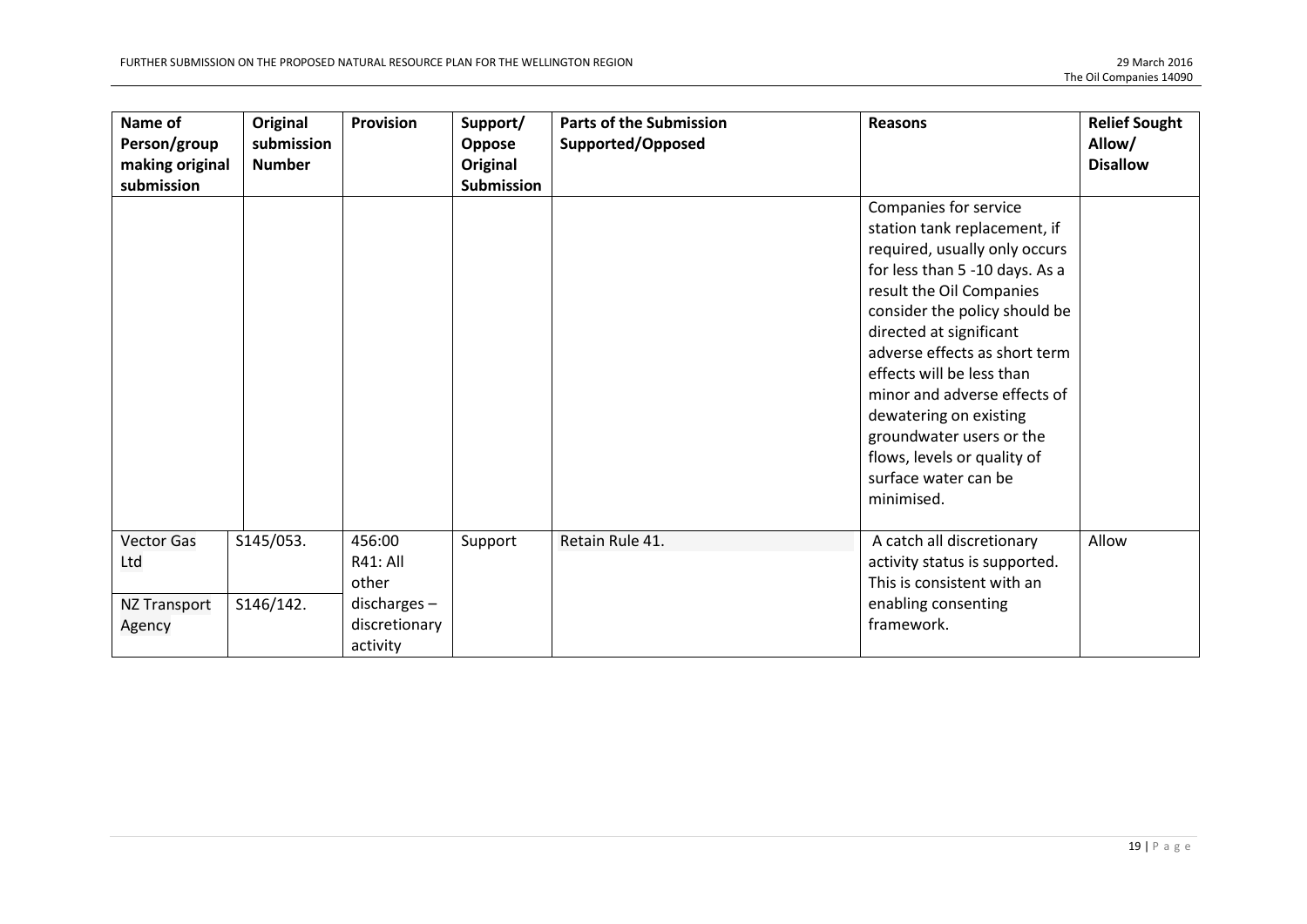| Name of<br>Person/group<br>making original | Original<br>submission<br><b>Number</b> | Provision                                                                                   | Support/<br>Oppose<br><b>Original</b> | <b>Parts of the Submission</b><br>Supported/Opposed                                                                                                                                                                                                                                                                                                                                                                                                                                                                                                                                                                                                                                                                                                                                                                                                                                                                                                                                                                                                                                                                              | <b>Reasons</b>                                                                                                                                                                                                                                                                                                                                                                                                                                                                                                                                                                                                 | <b>Relief Sought</b><br>Allow/<br><b>Disallow</b> |
|--------------------------------------------|-----------------------------------------|---------------------------------------------------------------------------------------------|---------------------------------------|----------------------------------------------------------------------------------------------------------------------------------------------------------------------------------------------------------------------------------------------------------------------------------------------------------------------------------------------------------------------------------------------------------------------------------------------------------------------------------------------------------------------------------------------------------------------------------------------------------------------------------------------------------------------------------------------------------------------------------------------------------------------------------------------------------------------------------------------------------------------------------------------------------------------------------------------------------------------------------------------------------------------------------------------------------------------------------------------------------------------------------|----------------------------------------------------------------------------------------------------------------------------------------------------------------------------------------------------------------------------------------------------------------------------------------------------------------------------------------------------------------------------------------------------------------------------------------------------------------------------------------------------------------------------------------------------------------------------------------------------------------|---------------------------------------------------|
| submission                                 |                                         |                                                                                             | <b>Submission</b>                     |                                                                                                                                                                                                                                                                                                                                                                                                                                                                                                                                                                                                                                                                                                                                                                                                                                                                                                                                                                                                                                                                                                                                  |                                                                                                                                                                                                                                                                                                                                                                                                                                                                                                                                                                                                                |                                                   |
| Kapiti Coast<br><b>District Council</b>    | S117/056                                | 457:00<br>R42: Minor<br><b>Discharges</b><br>Permitted<br>activity<br>(Water<br>Discharges) | Support-                              | Option 1: Create new rule 'Minor<br>discharges from dewatering activities for<br>regionally significant infrastructure' as<br>follows: The discharge of contaminants<br>into water, or onto or into land where it<br>may enter water that is not permitted,<br>controlled, restricted discretionary,<br>discretion, non-complying or prohibited<br>by any other rule in this Plan is a<br>permitted activity provided the following<br>conditions are met:<br>(a) where the discharge may enter<br>groundwater, the discharge is not located<br>within 50m of a bore used for water<br>abstraction for potable supply or stock<br>water, and<br>(b) if the discharge is from dewatering,<br>the discharge is not from contaminated<br>land, and<br>(c) the discharge shall not cause any<br>erosion of the channel or banks of the<br>receiving water body or the coastal<br>marine area, and<br>(d) the discharge shall not give rise to the<br>following effects after the zone of<br>reasonable mixing:<br>water is unsuitable for consumption by<br>farm animals, or (vi) any significant<br>adverse effects on aquatic life | The submission is supported<br>in that it makes specific<br>provision for dewatering<br>activities associated with<br>regionally significant<br>infrastructure. This is<br>consistent with the enabling<br>provisions for regionally<br>significant infrastructure,<br>while recognising the need<br>to manage potential adverse<br>effects. However the<br>inclusion of the new rule<br>should not be at the expense<br>of existing Rule R42. A new<br>rule relating to dewatering<br>only for regionally significant<br>would need to be included in<br>addition to and not instead<br>of existing Rule R42. | Allow                                             |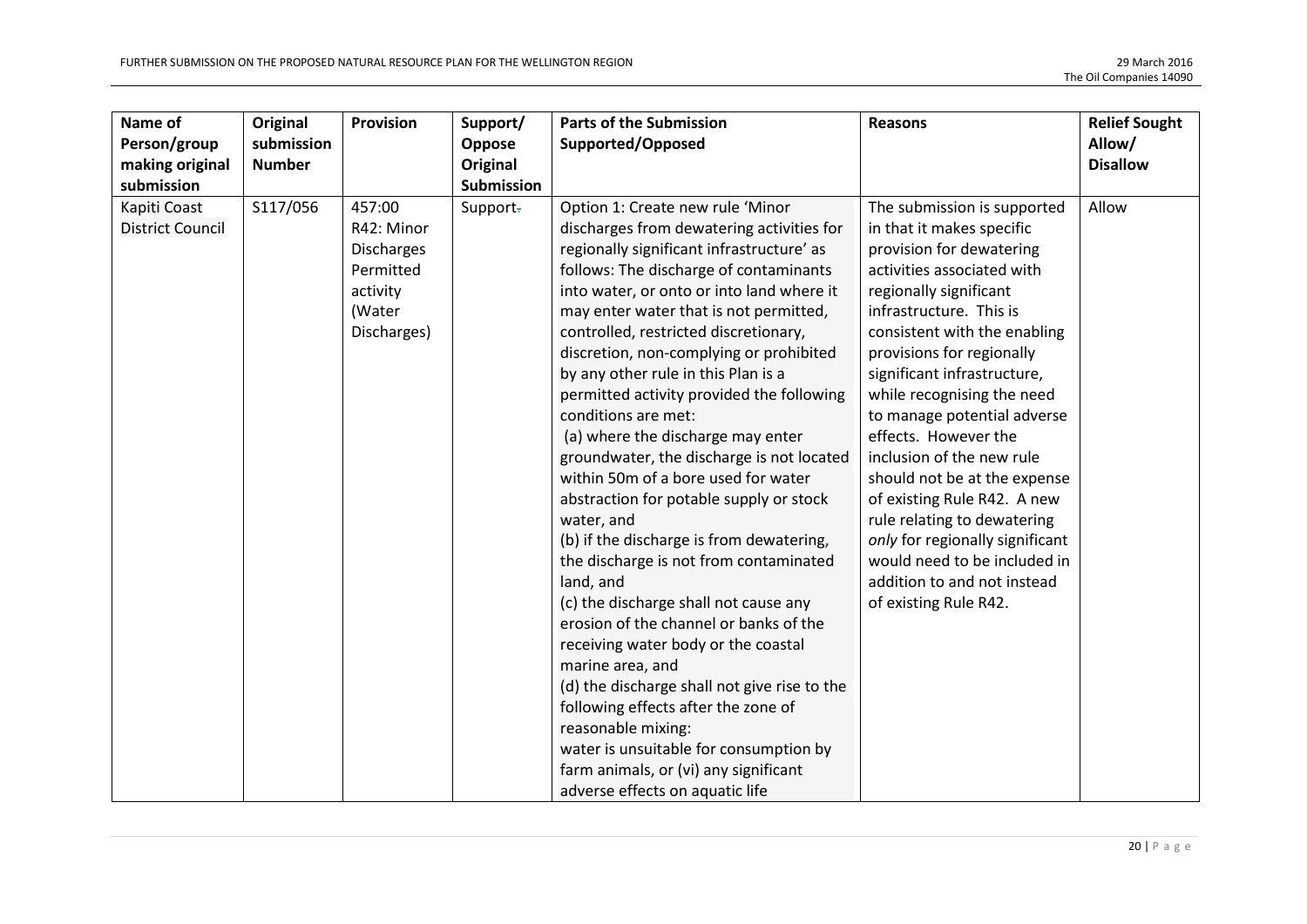| Name of<br>Person/group<br>making original            | Original<br>submission<br><b>Number</b> | Provision                                                    | Support/<br>Oppose<br>Original | <b>Parts of the Submission</b><br>Supported/Opposed                                                                                                                                                                                                                                                                                                                                                                                                                                                                                                                                                                                                                                                                                                                                     | <b>Reasons</b>                                                                                                                                                                                                                                                                                                                                                                   | <b>Relief Sought</b><br>Allow/<br><b>Disallow</b> |
|-------------------------------------------------------|-----------------------------------------|--------------------------------------------------------------|--------------------------------|-----------------------------------------------------------------------------------------------------------------------------------------------------------------------------------------------------------------------------------------------------------------------------------------------------------------------------------------------------------------------------------------------------------------------------------------------------------------------------------------------------------------------------------------------------------------------------------------------------------------------------------------------------------------------------------------------------------------------------------------------------------------------------------------|----------------------------------------------------------------------------------------------------------------------------------------------------------------------------------------------------------------------------------------------------------------------------------------------------------------------------------------------------------------------------------|---------------------------------------------------|
| submission<br>Kapiti Coast<br><b>District Council</b> | S117/057                                | 457:00<br>R42: Minor<br>Discharges<br>Permitted<br>activity- | <b>Submission</b><br>Support-  | (i) a change in the pH of 0.5pH unit, or<br>(ii) the production of conspicuous oil or<br>grease films, scums or foams, or floatable<br>or suspended materials, or<br>(iii) any conspicuous change in the colour<br>or visual clarity, or<br>(iv) any emission of objectionable odour,<br>or<br>(v) the fresh water is unsuitable for<br>consumption by farm animals, or<br>(vi) any significant adverse effects on<br>aquatic life<br>Option 2: Create new rule 'Minor<br>discharges from dewatering activities for<br>regionally significant infrastructure -<br>controlled activity' as follows: the<br>discharge of water from dewatering<br>activities for regionally significant<br>infrastructure that does not meet<br>permitted activity standards is a<br>controlled activity. | The submission is supported<br>in that it makes specific<br>provision for dewatering<br>activities associated with<br>regionally significant<br>infrastructure that are not<br>otherwise permitted. This is<br>consistent with the enabling<br>provisions for regionally<br>significant infrastructure,<br>while recognising the need<br>to manage potential adverse<br>effects. | Allow                                             |
| Kapiti Coast<br><b>District Council</b>               | S117/073                                | 557.00 Rule<br>R140:<br>Dewatering -                         | Support in<br>part             | Create new rule 'Dewatering for<br>regionally significant infrastructure' as<br>follows: The take of water and the<br>associated diversion and discharge of                                                                                                                                                                                                                                                                                                                                                                                                                                                                                                                                                                                                                             | The Oil Companies support<br>existing Rule R140 (albeit in<br>a modified form). A new<br>rule relating to dewatering                                                                                                                                                                                                                                                             | Allow in part                                     |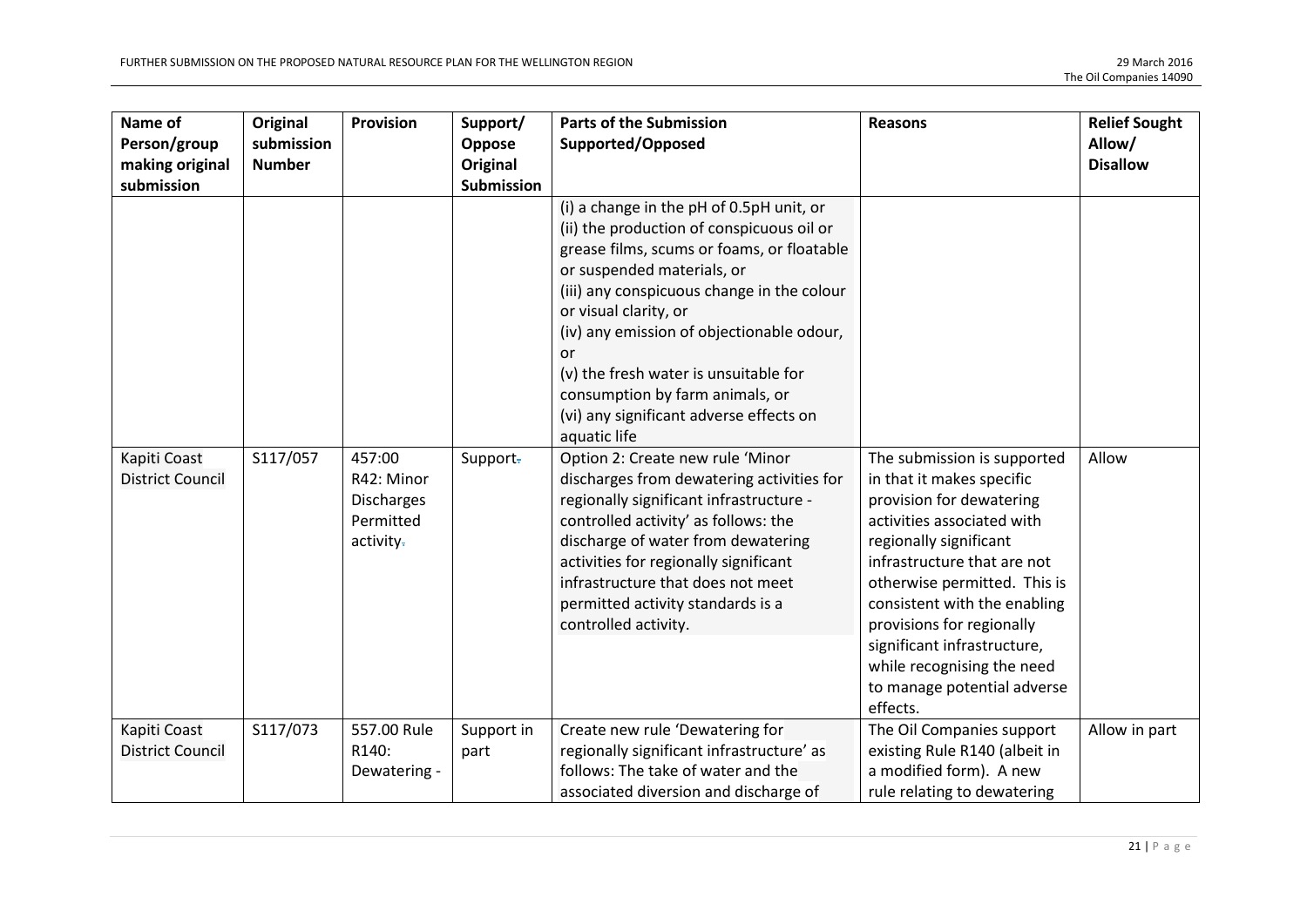| Name of<br>Person/group<br>making original | Original<br>submission<br><b>Number</b> | Provision                                                     | Support/<br>Oppose<br>Original | <b>Parts of the Submission</b><br>Supported/Opposed                                                                                                                                                                                                                                                                                                                                                                                                                                                                                                                                                                                                                                                 | <b>Reasons</b>                                                                                                                                                | <b>Relief Sought</b><br>Allow/<br><b>Disallow</b> |
|--------------------------------------------|-----------------------------------------|---------------------------------------------------------------|--------------------------------|-----------------------------------------------------------------------------------------------------------------------------------------------------------------------------------------------------------------------------------------------------------------------------------------------------------------------------------------------------------------------------------------------------------------------------------------------------------------------------------------------------------------------------------------------------------------------------------------------------------------------------------------------------------------------------------------------------|---------------------------------------------------------------------------------------------------------------------------------------------------------------|---------------------------------------------------|
| submission                                 |                                         |                                                               | <b>Submission</b>              |                                                                                                                                                                                                                                                                                                                                                                                                                                                                                                                                                                                                                                                                                                     |                                                                                                                                                               |                                                   |
|                                            |                                         | permitted<br>activity                                         |                                | that water for the purpose of dewatering<br>a site, including but not limited to,<br>maintenance, excavation, construction or<br>geotechnical testing for regionally<br>significant infrastructure, is a permitted<br>activity, provided the following<br>conditions are met:<br>(a) the take continues only for the time<br>required to carry out the work, and<br>(b) the take and diversion and discharge<br>is not from, onto or into contaminated<br>land or potentially contaminated land,<br>and<br>(c) the take does not cause ground<br>subsidence, and<br>(d) the take does not deplete water in a<br>water body, and<br>(e) there is no flooding beyond the<br>boundary of the property. | only for regionally significant<br>may be appropriate but it<br>would need to be included in<br>addition to and not instead<br>of existing Rule R140.         |                                                   |
| <b>Vector Gas Ltd</b>                      | S145/068                                | 557.00 Rule<br>R140:<br>Dewatering -<br>permitted<br>activity | Support                        | Amend Rule 140:<br>The take of water and<br>$(a)$<br>(d) the take does not permanently<br>deplete water in a water body, and                                                                                                                                                                                                                                                                                                                                                                                                                                                                                                                                                                        | The submission is supported<br>in that it makes specific<br>provision for dewatering<br>activities and is consistent<br>with the Oil Companies<br>submission. | Allow                                             |
| <b>Transpower NZ</b><br>Ltd                | S165/069                                | 557.00 Rule<br>R140:<br>Dewatering -                          | Support                        | (b) the take and diversion and discharge<br>is not from, onto or into contaminated<br>land or potentially contaminated land,<br>and                                                                                                                                                                                                                                                                                                                                                                                                                                                                                                                                                                 | The deletion of potentially<br>contaminated land is<br>supported. The term is<br>ambiguous and undefined.                                                     |                                                   |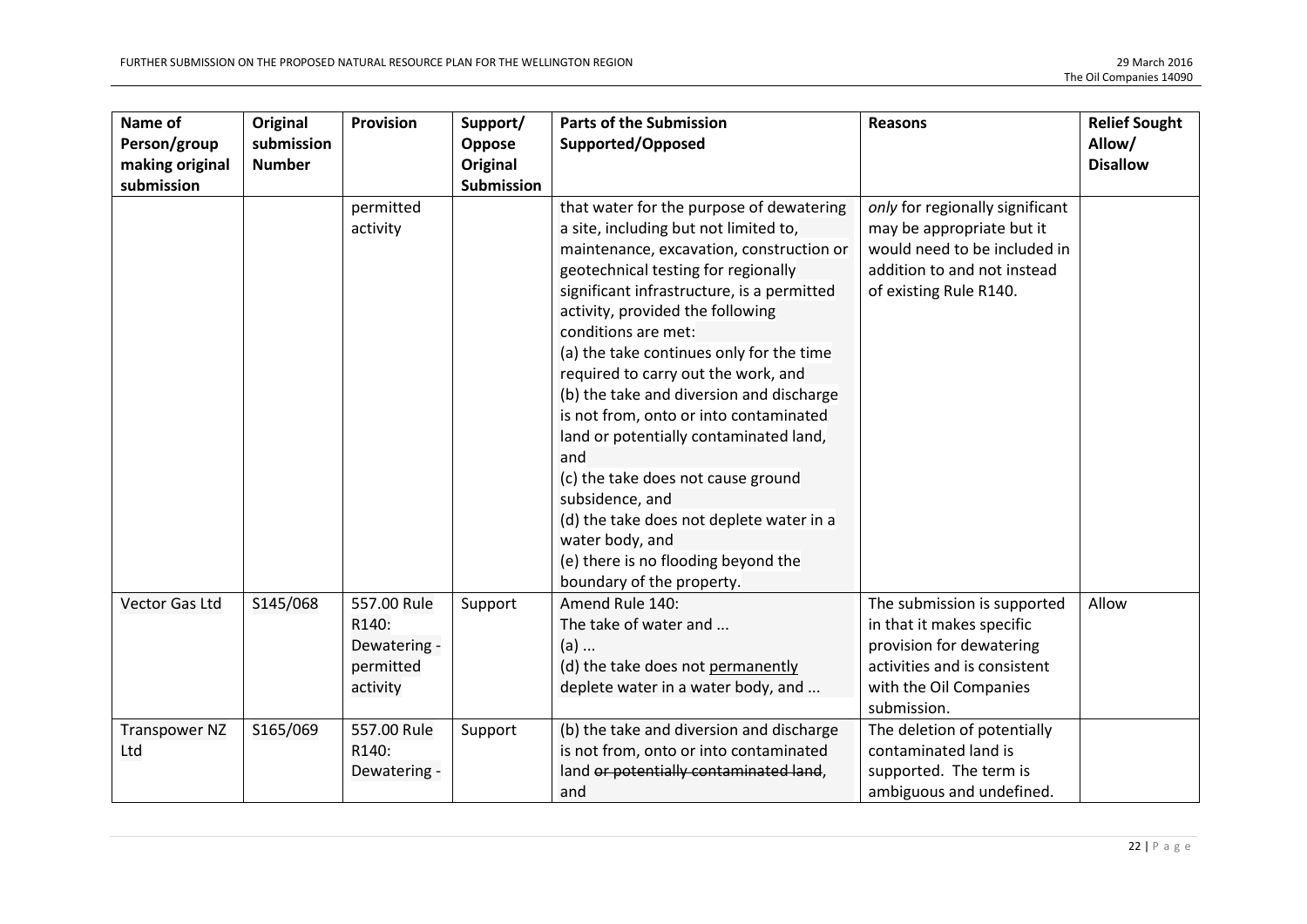| Name of<br>Person/group<br>making original                                                                   | Original<br>submission<br><b>Number</b> | <b>Provision</b>                                                                                      | Support/<br>Oppose<br>Original   | <b>Parts of the Submission</b><br>Supported/Opposed                                                                                                                                                                                                                                                                                                                                                                                                                                                                                                                                                                                                                                                                                                                                                                                                  | <b>Reasons</b>                                                                                                                                                                                                                                                                                                                                                                                                                                                                                                                                                                                                                                                                                                                                                                                   | <b>Relief Sought</b><br>Allow/<br><b>Disallow</b> |
|--------------------------------------------------------------------------------------------------------------|-----------------------------------------|-------------------------------------------------------------------------------------------------------|----------------------------------|------------------------------------------------------------------------------------------------------------------------------------------------------------------------------------------------------------------------------------------------------------------------------------------------------------------------------------------------------------------------------------------------------------------------------------------------------------------------------------------------------------------------------------------------------------------------------------------------------------------------------------------------------------------------------------------------------------------------------------------------------------------------------------------------------------------------------------------------------|--------------------------------------------------------------------------------------------------------------------------------------------------------------------------------------------------------------------------------------------------------------------------------------------------------------------------------------------------------------------------------------------------------------------------------------------------------------------------------------------------------------------------------------------------------------------------------------------------------------------------------------------------------------------------------------------------------------------------------------------------------------------------------------------------|---------------------------------------------------|
| submission<br><b>Spark New</b><br><b>Zealand Trading</b><br>Limited, Chorus<br><b>New Zealand</b><br>Limited | S198/021,<br>S144/022                   | permitted<br>activity<br>469:00<br>Rule R54:<br><b>Site</b><br>Investigation<br>Permitted<br>Activity | Submission<br>Support In<br>part | Consideration is given to the accidental<br>discovery protocol<br>Amend Rule R54 as follows:<br>(a) the assessment is undertaken in<br>accordance with the Contaminated Land<br>Management Guidelines No 1: Reporting<br>on Contaminated Land (2011), and<br>(b) if more than 25m3 per 500m2 of soil<br>is disturbed, the assessment is reported<br>in accordance with the Contaminated<br>Land Management Guidelines No 1:<br>Reporting on Contaminated Land (2011),<br>and<br>(c) a copy of the report is provided to the<br>Wellington Regional Council two months<br>after the completion of the assessment.<br>Note, regionally significant infrastructure<br>providers are specifically excluded from<br>requiring to comply with Rule54,<br>provided the exclusion parameters listed<br>under R55 (and any subsequent<br>provisions) are met. | The Rule is supposed to<br>complement Rule 42, and<br>Rule 42 does not include<br>reference to potentially<br>contaminated land.<br>While consideration should<br>be given to an accidental<br>discovery protocol this<br>should not be a standard in a<br>rule.<br>The concept of including soil<br>disturbance thresholds is<br>supported in principle<br>because not all site sampling<br>will need to comply with the<br>guidelines. This is consistent<br>with the Oil Companies own<br>submission which sought<br>that the conditions need<br>only be met where the scale<br>of the activity necessitates it.<br>A consequential amendment<br>arising from the Oil<br>Companies submission may<br>be to require a SQEP to<br>demonstrate in writing that<br>the scale of the activity does | Allow in part                                     |
|                                                                                                              |                                         |                                                                                                       |                                  |                                                                                                                                                                                                                                                                                                                                                                                                                                                                                                                                                                                                                                                                                                                                                                                                                                                      | not require the conditions to                                                                                                                                                                                                                                                                                                                                                                                                                                                                                                                                                                                                                                                                                                                                                                    |                                                   |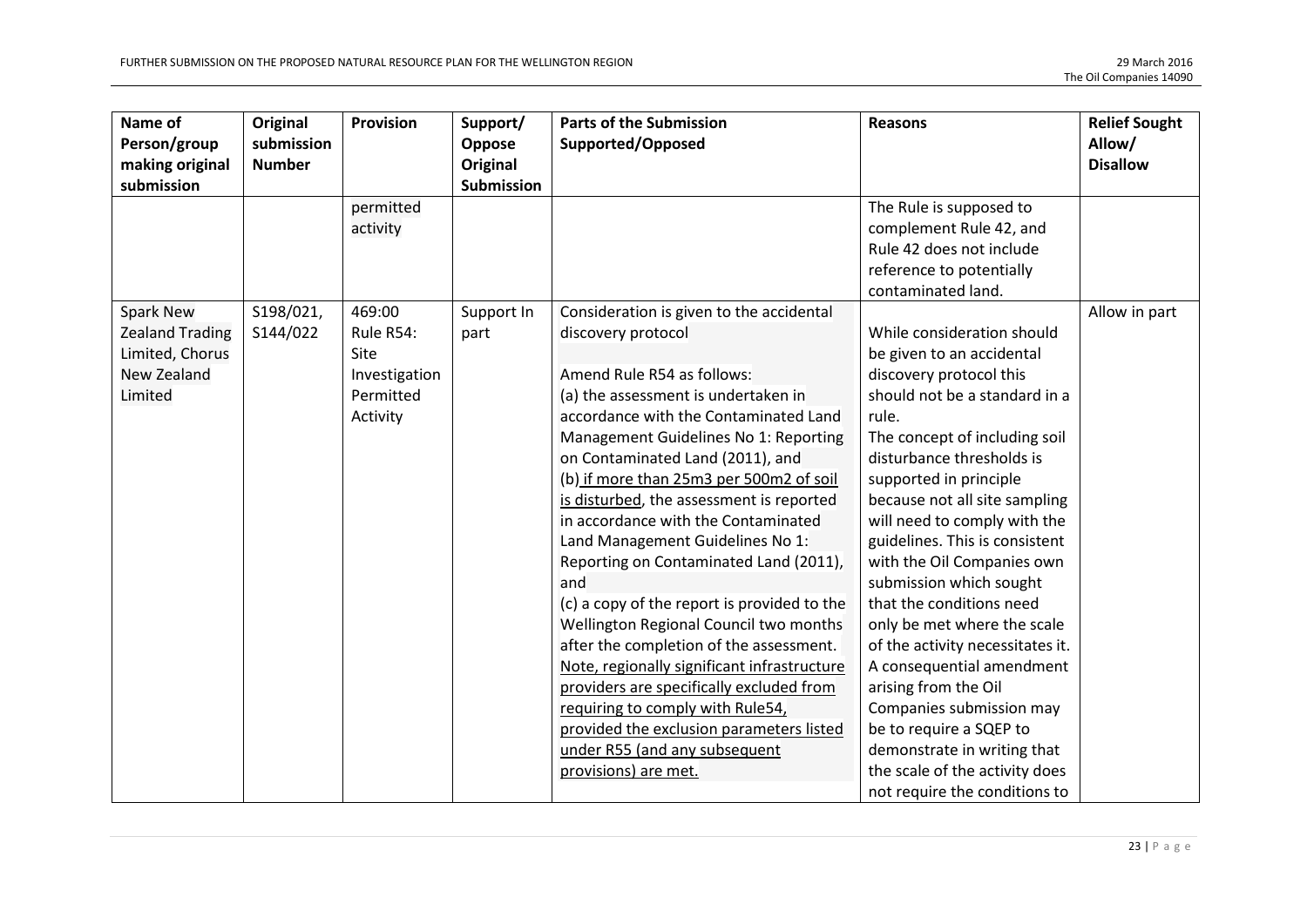| Name of<br>Person/group          | Original<br>submission<br><b>Number</b> | Provision | Support/<br>Oppose            | <b>Parts of the Submission</b><br>Supported/Opposed                                                                                                                                                                                                                                                                                                                                                                                                                                                                                                                                                                                                                                                                 | <b>Reasons</b>                                                                                                                                                                                                                                                                                                                                                                                                                                                                                                                                     | <b>Relief Sought</b><br>Allow/<br><b>Disallow</b> |
|----------------------------------|-----------------------------------------|-----------|-------------------------------|---------------------------------------------------------------------------------------------------------------------------------------------------------------------------------------------------------------------------------------------------------------------------------------------------------------------------------------------------------------------------------------------------------------------------------------------------------------------------------------------------------------------------------------------------------------------------------------------------------------------------------------------------------------------------------------------------------------------|----------------------------------------------------------------------------------------------------------------------------------------------------------------------------------------------------------------------------------------------------------------------------------------------------------------------------------------------------------------------------------------------------------------------------------------------------------------------------------------------------------------------------------------------------|---------------------------------------------------|
| making original<br>submission    |                                         |           | Original<br><b>Submission</b> |                                                                                                                                                                                                                                                                                                                                                                                                                                                                                                                                                                                                                                                                                                                     |                                                                                                                                                                                                                                                                                                                                                                                                                                                                                                                                                    |                                                   |
|                                  |                                         |           |                               |                                                                                                                                                                                                                                                                                                                                                                                                                                                                                                                                                                                                                                                                                                                     | be met. That could<br>complement an appropriate<br>quantitative threshold<br>(although the soil<br>disturbance from the NESSC<br>may not necessarily be the<br>most appropriate threshold).                                                                                                                                                                                                                                                                                                                                                        |                                                   |
| Powerco,<br>The Oil<br>Companies | S29/054,<br>S55/063                     | 567:00    | Support in<br>part            | Retain Rule R149 with the following<br>modifications:<br>The maintenance or repair of a structure<br>and the maintenance, repair and<br>replacement of any services attached to a<br>structure in the coastal marine area,<br>including any associated:<br>is a permitted activity, provided the<br>following conditions are met:<br>(f) the maintenance and repair of the<br>structure or service is contained within<br>the form of the existing structure and<br>there is no increase in length, width, or<br>height of the existing structure (except<br>for increases for the purposes of<br>replacement, removal and alterations of<br>existing services attached to<br>structures) aerial telecommunications | The submissions are<br>supported in that they seek<br>amendment to the rule to<br>clarify whether or not it<br>applies to services attached<br>to structures. However<br>rather than using the term<br>'services' in the amendment<br>it may be more appropriate<br>to use the term<br>'infrastructure'. The use of<br>the term infrastructure<br>within Rule 149 would be<br>consistent with its use<br>throughout the plan. The<br>scope for this amendment is<br>found in the submissions of<br>Powerco and the Oil<br>Companies, which seek to | Allow with<br>amendment                           |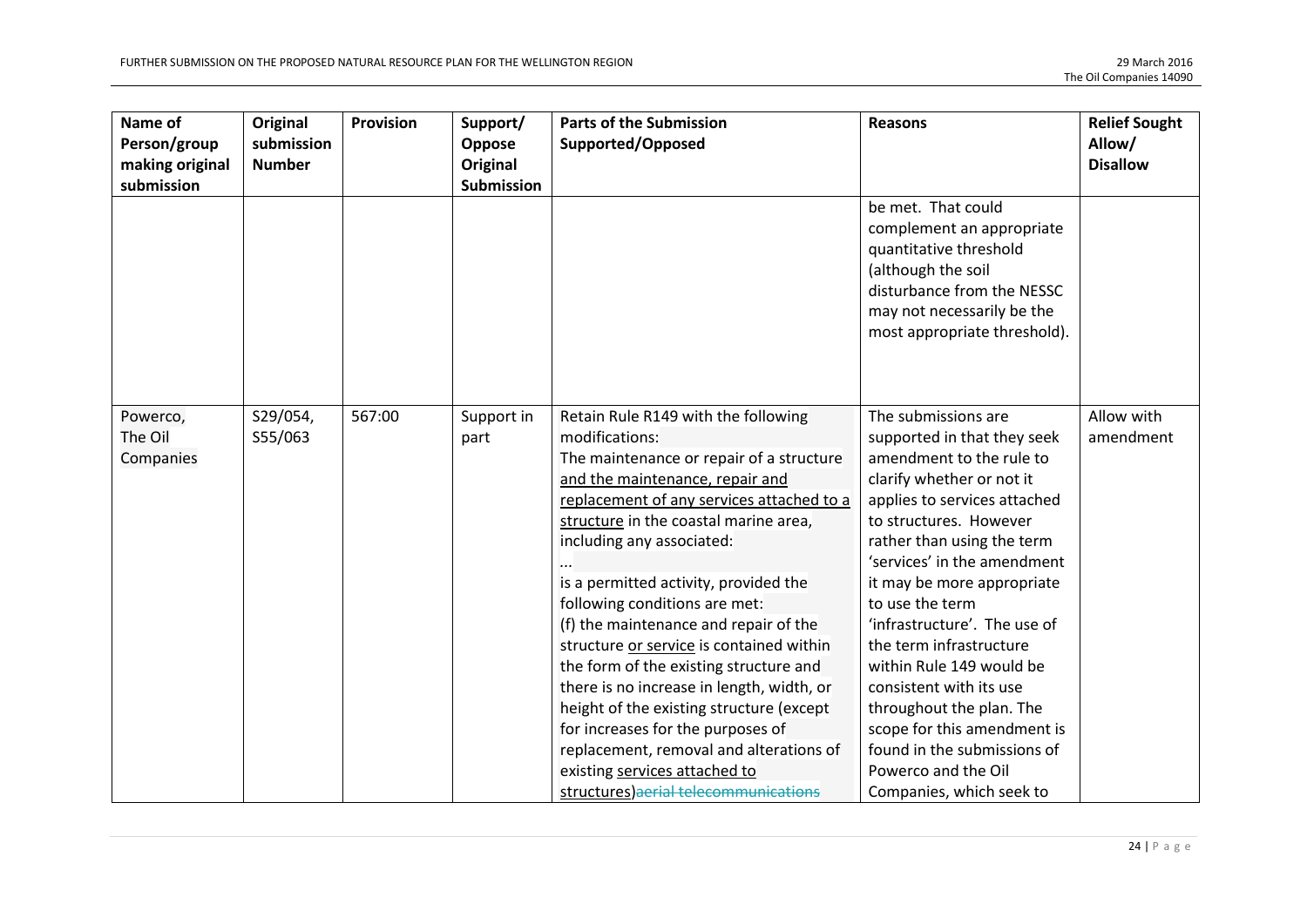| Name of<br>Person/group<br>making original<br>submission | Original<br>submission<br><b>Number</b> | <b>Provision</b>           | Support/<br>Oppose<br><b>Original</b><br>Submission | <b>Parts of the Submission</b><br>Supported/Opposed                                                                                                                                                                                                                                                                                                                                         | <b>Reasons</b>                                                                                                                                                                                                                                                                                                       | <b>Relief Sought</b><br>Allow/<br><b>Disallow</b> |
|----------------------------------------------------------|-----------------------------------------|----------------------------|-----------------------------------------------------|---------------------------------------------------------------------------------------------------------------------------------------------------------------------------------------------------------------------------------------------------------------------------------------------------------------------------------------------------------------------------------------------|----------------------------------------------------------------------------------------------------------------------------------------------------------------------------------------------------------------------------------------------------------------------------------------------------------------------|---------------------------------------------------|
|                                                          |                                         |                            |                                                     | cables where these activities will not<br>result in increases in design voltage and<br>the new or altered cables will not be<br>lower in height above the foreshore or<br>seabed), and<br>(g) for structures identified in Schedule<br>E1 (heritage structures) the materials<br>used for maintenance and repair of the<br>structure and/ or service shall match the<br>existing structures | make consequential<br>amendments as required.<br>This change would not alter<br>the intent of the submission<br>but would rather promote a<br>consistent drafting<br>approach.                                                                                                                                       |                                                   |
| Powerco,<br>The Oil<br>Companies                         | S29/055,<br>S55/064                     | 586:00.                    | Support in<br>part                                  | Modify Rule R168 as follows<br>The alteration of a structure<br>or service attached to a structure<br>identified in Schedule E2<br>(wharves and boatsheds)<br>or Schedule E3 (navigation aids)<br>in the coastal marine area.<br>including any associated                                                                                                                                   | The submission is supported<br>in that it seeks amendment<br>to the rule. Rather than<br>using the term 'services' in<br>the amendment it is<br>appropriate to replace this<br>with 'infrastructure'. The<br>use of the term<br>infrastructure within Rule<br>168 is consistent with its use<br>throughout the plan. | Allow with<br>amendment                           |
| <b>NZ Transport</b><br>Agency                            | S146/147                                | 462.10 5.2.3<br>Stormwater | Support                                             | Add a new rule: Existing permitted or<br>otherwise lawfully established discharges<br>of stormwater into water or onto or into<br>land where it may enter water from a<br>port, airport, railway or state highway<br>existing at the date of notification of the<br>Proposed Natural Resources Plan is a<br>permitted activity.                                                             | This is a pragmatic approach<br>consistent with the enabling<br>provisions for regionally<br>significant infrastructure.<br>Existing such discharges<br>should be permitted, and<br>consent should only be<br>required for new such                                                                                  | Allow                                             |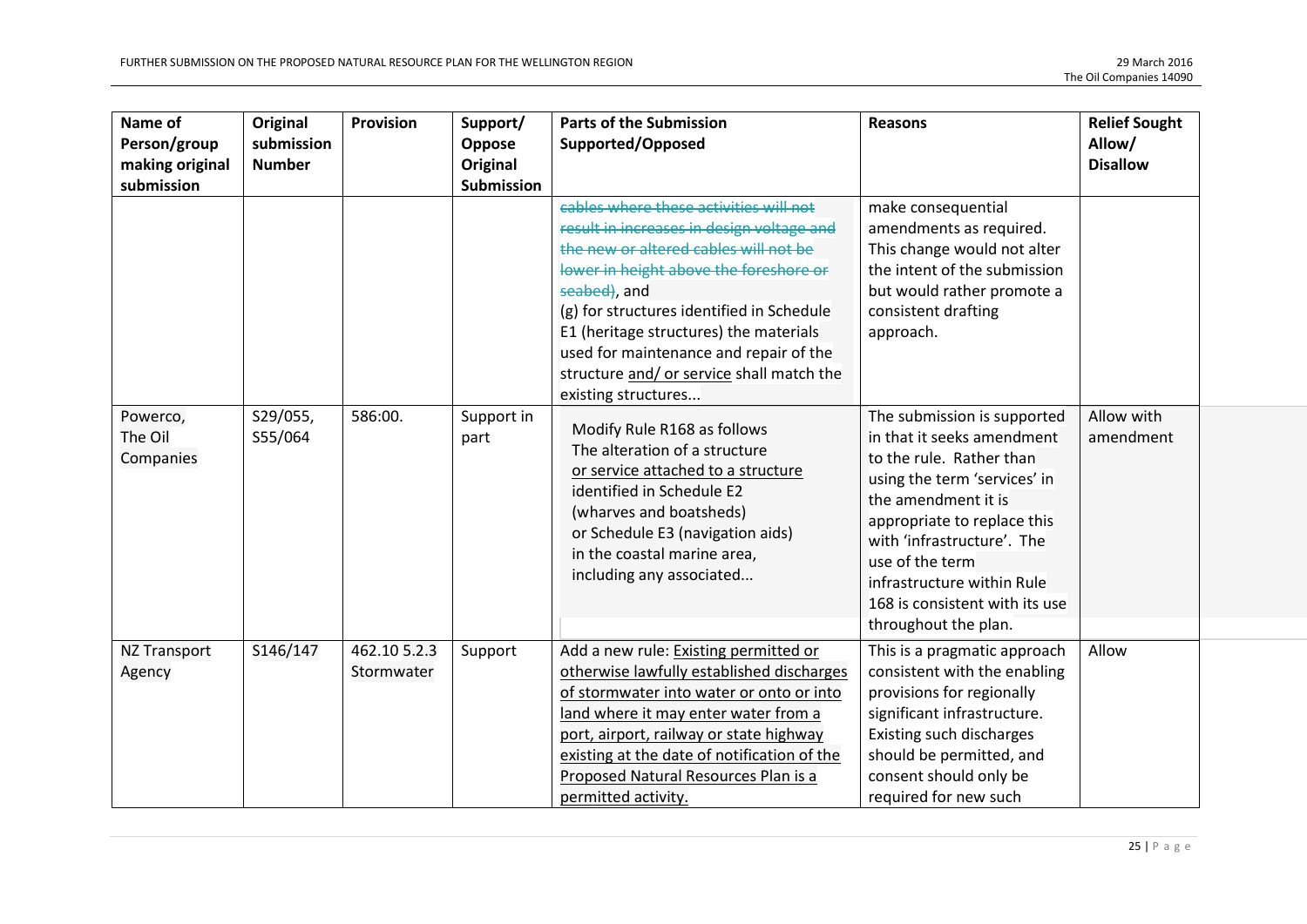| Name of<br>Person/group<br>making original<br>submission | Original<br>submission<br><b>Number</b> | Provision                                                                                            | Support/<br>Oppose<br><b>Original</b><br>Submission | <b>Parts of the Submission</b><br>Supported/Opposed                                                                                                                                                             | <b>Reasons</b>                                                                                                                                                                                                                                                                                           | <b>Relief Sought</b><br>Allow/<br><b>Disallow</b> |
|----------------------------------------------------------|-----------------------------------------|------------------------------------------------------------------------------------------------------|-----------------------------------------------------|-----------------------------------------------------------------------------------------------------------------------------------------------------------------------------------------------------------------|----------------------------------------------------------------------------------------------------------------------------------------------------------------------------------------------------------------------------------------------------------------------------------------------------------|---------------------------------------------------|
|                                                          |                                         |                                                                                                      |                                                     |                                                                                                                                                                                                                 | discharges as of the date of<br>notification of the Plan.                                                                                                                                                                                                                                                |                                                   |
| Kevin Tearney                                            | S154/003                                | 469.00 Rule<br>R54: Site<br>investigation<br>- permitted<br>activity                                 | Support                                             | Change the wording to be within 3<br>months of completion of the assessment.<br>Set out how Council will manage the<br>information. Reference documents such<br>as 'the current edition of'.                    | The change is consistent<br>with the corresponding<br>requirement in the NESCS in<br>relation to tank replacement<br>and removal activities.<br>Council should identify how<br>it will manage the<br>information provided.<br>The most up to date<br>documents should be<br>incorporated.                | Allow                                             |
| <b>Regional Public</b><br>Health                         | S136/010                                | 470.00 Rule<br>R55:<br><b>Discharges</b><br>from<br>contaminate<br>d land -<br>permitted<br>activity | Oppose in<br>Part                                   | That the proposed rule (b) (i) be<br>amended to read 'the concentration of<br>contaminants in groundwater meets the<br>Drinking Water Standards New Zealand<br>2005 (Revised 2008) for safe drinking<br>water.' | The concentration of<br>contaminants in<br>groundwater should be risk<br>based and should not apply<br>regardless of groundwater<br>characteristics, uses,<br>sensitivity or capacity. The<br>Oil Companies own<br>submission raised concerns<br>about allying the drinking<br>water standard specified. | Disallow in<br>part                               |
| Kevin Tearney                                            | S154/004                                | 471.00<br>Rule R55:<br><b>Discharges</b>                                                             | Support                                             | Clarify what is sought after 31 July 2017.<br>Address condition (b) drafting error.<br>Requirement for consenting of sites                                                                                      | The submission is consistent<br>with the Oil Companies own<br>submission on Rule 55A.                                                                                                                                                                                                                    | Allow to the<br>extent it is<br>consistent        |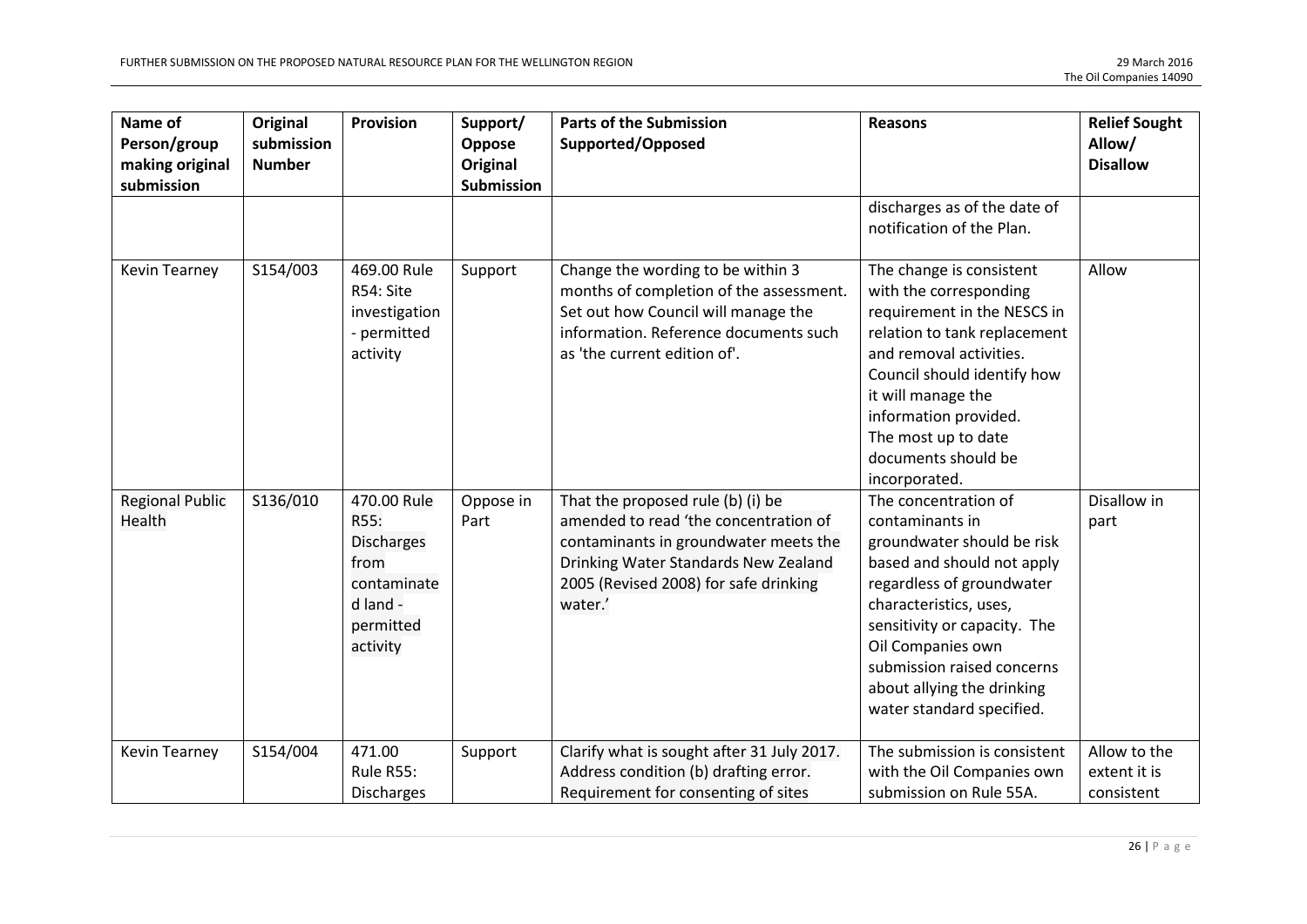| Name of<br>Person/group<br>making original<br>submission | <b>Original</b><br>submission<br><b>Number</b> | Provision                                                                                                | Support/<br>Oppose<br>Original<br><b>Submission</b> | <b>Parts of the Submission</b><br>Supported/Opposed                                                                                                                                                                    | <b>Reasons</b>                                                                                                                                                                                                                                                                                                                                                                                                                                                             | <b>Relief Sought</b><br>Allow/<br><b>Disallow</b>                    |
|----------------------------------------------------------|------------------------------------------------|----------------------------------------------------------------------------------------------------------|-----------------------------------------------------|------------------------------------------------------------------------------------------------------------------------------------------------------------------------------------------------------------------------|----------------------------------------------------------------------------------------------------------------------------------------------------------------------------------------------------------------------------------------------------------------------------------------------------------------------------------------------------------------------------------------------------------------------------------------------------------------------------|----------------------------------------------------------------------|
|                                                          |                                                | from<br>contaminate<br>d land -<br>discretionary<br>activity                                             |                                                     | should be risk based and not defined by<br>the NZ Drinking Water Standards or<br>ANZEEC guidelines.                                                                                                                    |                                                                                                                                                                                                                                                                                                                                                                                                                                                                            | with the<br>outcomes<br>sought in the<br>Oil Companies<br>submission |
| Kiwi Rail<br>Holdings<br>Limited                         | S140/052                                       | 471.00 Rule<br>R56:<br><b>Discharges</b><br>from<br>contaminate<br>d land -<br>discretionary<br>activity | Support in<br>part                                  | Amend Rule 56.<br>The use the land, and discharge of<br>contaminants onto or into land from<br>contaminated land where the discharge<br>may enter water that is not permitted                                          | The use of land is addressed<br>by the NESCS and there<br>should be no need to<br>duplicate that regulatory<br>control. A consequential<br>amendment may be to<br>clarify the reference to 'use<br>of land' in R56, such that it<br>refers to 'the use of land to<br>assess the concentration of<br>hazardous substances that<br>may be present in the soil<br>and any associated<br>discharges into air', which is<br>consistent with the<br>permitted activity Rule R54. | Allow in part                                                        |
| <b>Vector Gas Ltd</b>                                    | S145/057                                       | 482.00 Rule<br>R67:<br><b>Discharges</b><br>inside sites<br>of<br>significance -<br>non                  | Support                                             | Amend Rule 67: The discharge of water<br>or contaminants into water, or onto or<br>into land where it may enter water:<br>or<br>(c) that is not a discharge associated with<br>a regionally significant infrastructure | The inclusion is supported in<br>principle insofar as it would<br>recognise the potential<br>conflict between the values<br>of such waterbodies and<br>regionally significant<br>infrastructure.                                                                                                                                                                                                                                                                           | Allow                                                                |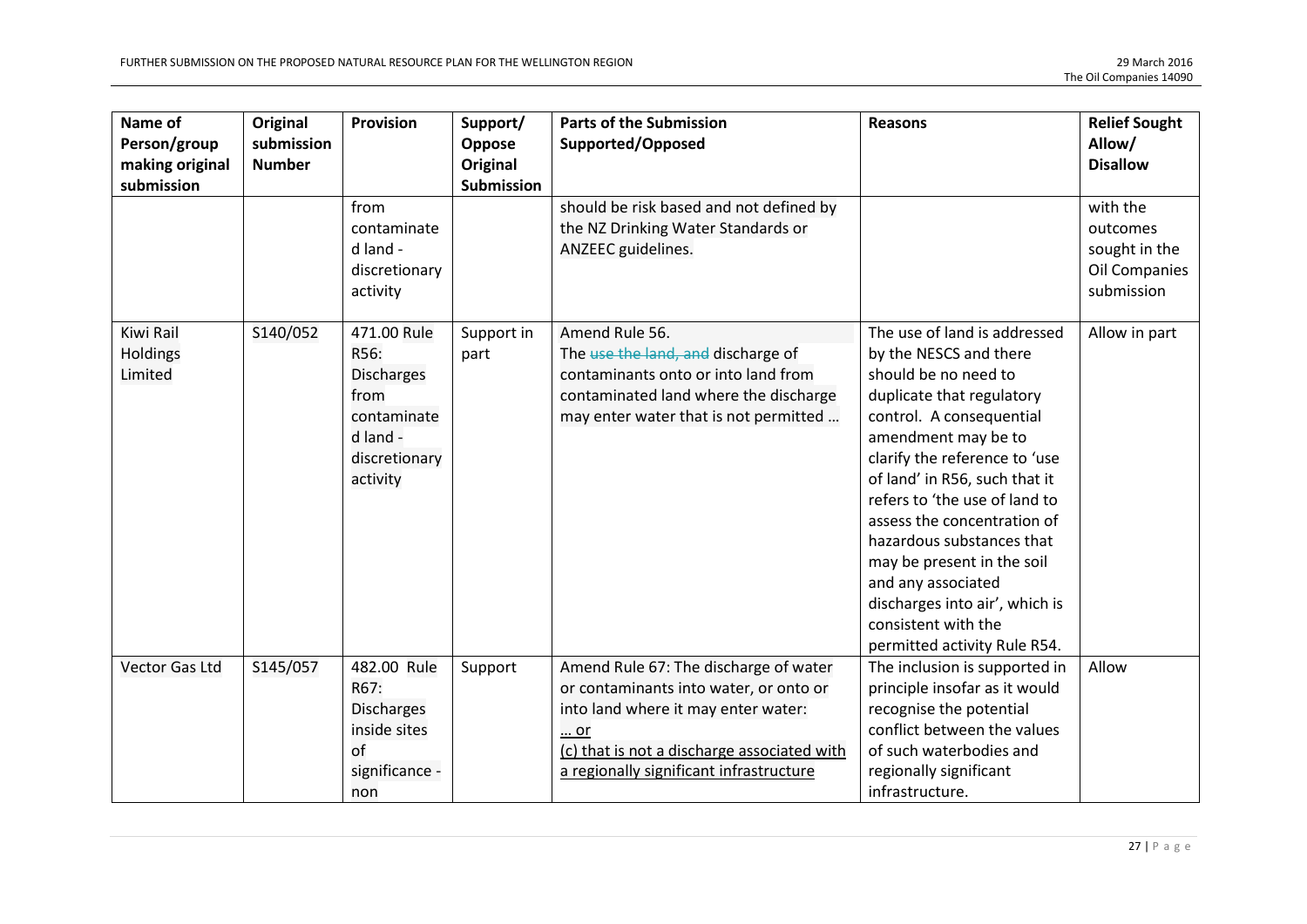| Name of<br>Person/group<br>making original<br>submission | Original<br>submission<br><b>Number</b> | <b>Provision</b>                                                                                          | Support/<br><b>Oppose</b><br>Original<br><b>Submission</b> | <b>Parts of the Submission</b><br>Supported/Opposed                                                                                                                                                                                                                                                                                                                                                                                                 | <b>Reasons</b>                                                                                                                                          | <b>Relief Sought</b><br>Allow/<br><b>Disallow</b> |
|----------------------------------------------------------|-----------------------------------------|-----------------------------------------------------------------------------------------------------------|------------------------------------------------------------|-----------------------------------------------------------------------------------------------------------------------------------------------------------------------------------------------------------------------------------------------------------------------------------------------------------------------------------------------------------------------------------------------------------------------------------------------------|---------------------------------------------------------------------------------------------------------------------------------------------------------|---------------------------------------------------|
|                                                          |                                         | complying<br>activity                                                                                     |                                                            |                                                                                                                                                                                                                                                                                                                                                                                                                                                     |                                                                                                                                                         |                                                   |
| Meridian Energy<br>Limited                               | S82/028                                 | 482.00 Rule<br>R67:<br>Discharges<br>inside sites<br>οf<br>significance -<br>non<br>complying<br>activity | Support.                                                   | Amend Rule R67 by exempting<br>stormwater discharges that are otherwise<br>permitted or controlled or restricted<br>discretionary activities or changing the<br>consent status as follows:<br>The discharge of water or contaminants<br>into water, or onto or into land where it<br>may enter water, except stormwater<br>discharges:<br>(b) that is not permitted by Rules R42,<br>R43, R44 or R45 is a non-<br>complying discretionary activity. | It is entirely appropriate to<br>exempt stormwater<br>discharges. Discretionary<br>activity status is considered<br>an appropriate catch-all<br>status. | Allow                                             |

| NZ Transport | S146/208 | 600.00            | Support | Amend Rule R182:                           | The submission is supported   | Allow with a  |
|--------------|----------|-------------------|---------|--------------------------------------------|-------------------------------|---------------|
| Agency       |          | <b>Rule R182:</b> |         | Occupation of space by regionally          | on the basis that it is       | consequential |
|              |          | Occupation of     |         | significant infrastructure and a structure | appropriate to provide for    | amendment.    |
|              |          | space by a        |         | owned by a network utility operator -      | occupation of space by        |               |
|              |          | structure         |         | permitted activity                         | regionally significant        |               |
|              |          | owned by a        |         | The occupation of space in the common      | infrastructure as a permitted |               |
|              |          | network utility   |         | marine and coastal area by a structure     | activity, in addition to the  |               |
|              |          | operator -        |         | existing before the date of public         | occupation of space by a      |               |
|              |          | permitted         |         | notification of the Proposed Natural       | structure owned by a          |               |
|              |          | activity          |         | Resources Plan (31.07.2015) which is       | network utility operator.     |               |
|              |          |                   |         | regionally significant infrastructure or   | The Point Howard and          |               |
|              |          |                   |         |                                            | Seaview Wharf are             |               |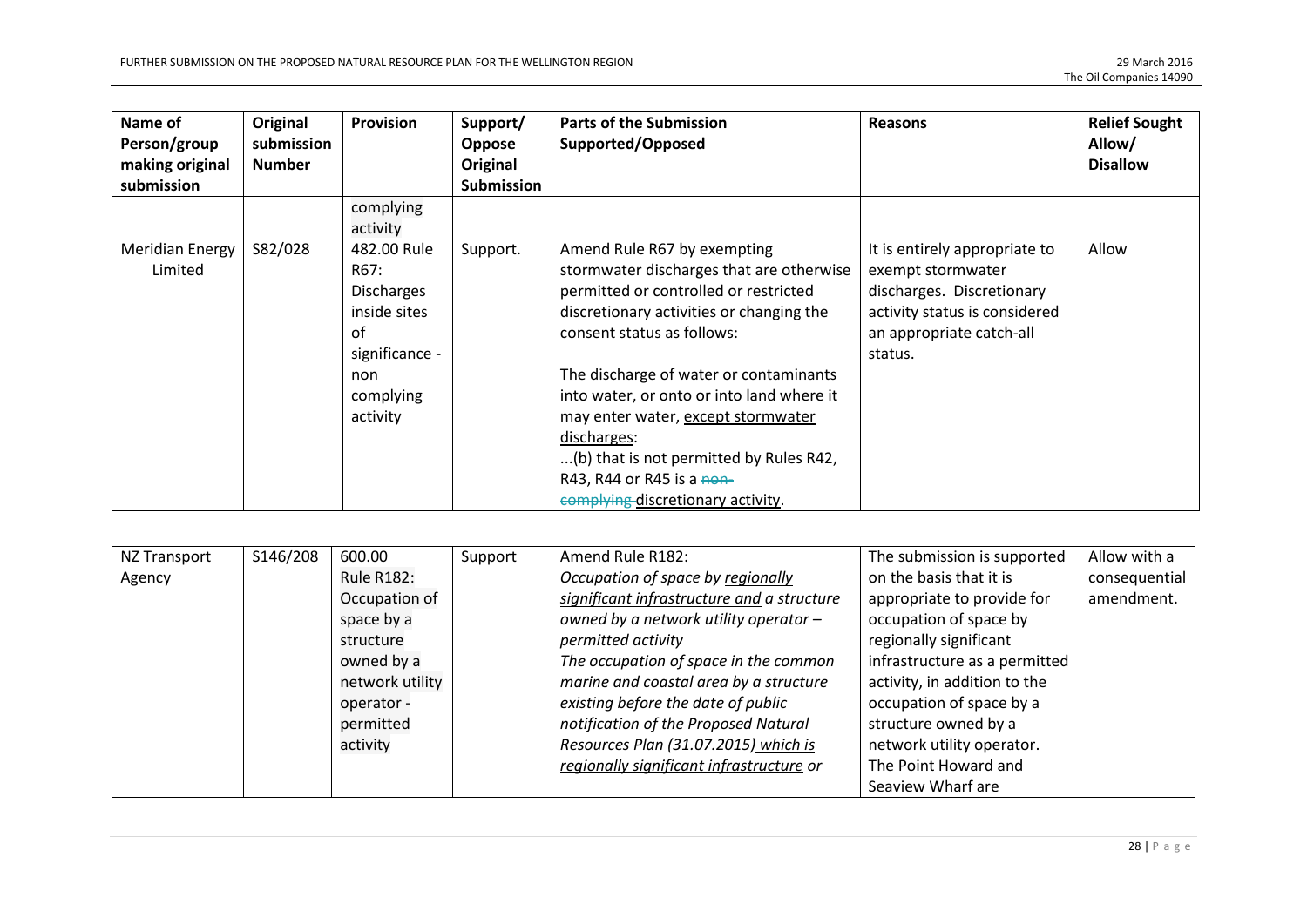|                        |          |                   |         | owned by a network utility operator is a | significant facilities and a    |       |
|------------------------|----------|-------------------|---------|------------------------------------------|---------------------------------|-------|
|                        |          |                   |         | permitted activity.                      | wharf line goes under Point     |       |
|                        |          |                   |         |                                          | <b>Howard Wharf to Seaview</b>  |       |
|                        |          |                   |         |                                          | wharf and services oil          |       |
|                        |          |                   |         |                                          | terminals in the Seaview        |       |
|                        |          |                   |         |                                          | area. One consequential         |       |
|                        |          |                   |         |                                          | change is, however,             |       |
|                        |          |                   |         |                                          | requested to the heading to     |       |
|                        |          |                   |         |                                          | clarify (as per the changes to  |       |
|                        |          |                   |         |                                          | the rule itself) that the rule  |       |
|                        |          |                   |         |                                          | covers both regionally          |       |
|                        |          |                   |         |                                          | significant infrastructure and  |       |
|                        |          |                   |         |                                          | structures owned by a           |       |
|                        |          |                   |         |                                          | network utility operator.       |       |
|                        |          |                   |         |                                          | Otherwise the change to the     |       |
|                        |          |                   |         |                                          | heading could be read to        |       |
|                        |          |                   |         |                                          | indicate that the rule          |       |
|                        |          |                   |         |                                          | pertains to regionally          |       |
|                        |          |                   |         |                                          | significant infrastructure that |       |
|                        |          |                   |         |                                          | is owned by a network utility   |       |
|                        |          |                   |         |                                          | operator.                       |       |
| Spark New              | S98/027, | 566.00            | Support | Amend 5.7.2(c):                          | The submission is supported     | Allow |
| Zealand Limited,       | S144/028 | 5.7.2 Coastal     |         | (c) there is no disturbance of the       | in that it more appropriately   |       |
| <b>Chorus New</b>      |          | management        |         | foreshore or seabed to a depth greater   | provides for activities to      |       |
| <b>Zealand Limited</b> |          | general           |         | than 0.5m 2.0m below the seabed or       | occur beneath the Seaview       |       |
|                        |          | conditions        |         | foreshore with the Hutt Valley Aquifer   | and Point Howard Wharves,       |       |
|                        |          |                   |         | zone shown on Map 30, and                | which are located in the Hutt   |       |
|                        |          |                   |         |                                          | Valley Aquifer zone.            |       |
| Spark New              | S98/028, | 568.00            | Support | Amend R150 and R161 to clearly define    | The submissions is              | Allow |
| <b>Zealand Trading</b> | S144/029 | <b>Rule R150:</b> |         | thresholds for minor additions or        | supported insofar as there      |       |
| Limited,               |          | Minor             |         | alterations to structures.               | may be a need to more           |       |
| <b>Chorus New</b>      |          | additions or      |         |                                          | clearly define the thresholds   |       |
| <b>Zealand Limited</b> |          | alterations to    |         |                                          | for minor additions or          |       |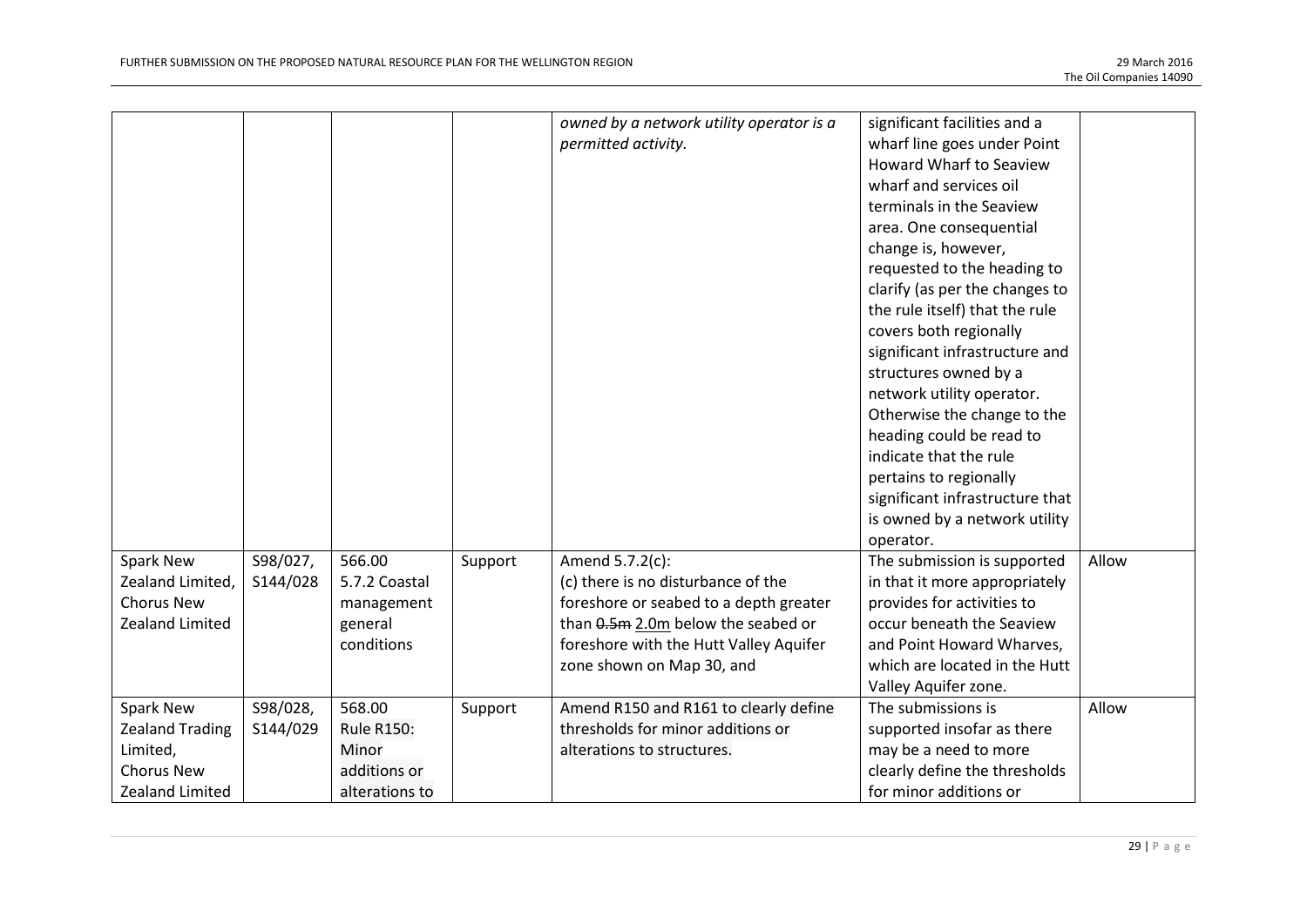|                                  |                      | structures -<br>permitted<br>activity<br>Rule 161 New<br>Structure,<br>Addition or<br>Alteration<br>outside sites<br>of significance                                              |         |                    | alterations to structures or<br>any infrastructure (services)<br>attached to structures within<br>the coastal marine area, and<br>to have a clear and<br>unambiguous regulatory<br>framework in place. It is<br>noted that Rule 161 does not<br>cross reference Rules 150 or<br>151, when it should. That<br>consequential change should<br>be made ('not permitted by<br>R 150, R151 or R156)  |                                                                                               |
|----------------------------------|----------------------|-----------------------------------------------------------------------------------------------------------------------------------------------------------------------------------|---------|--------------------|-------------------------------------------------------------------------------------------------------------------------------------------------------------------------------------------------------------------------------------------------------------------------------------------------------------------------------------------------------------------------------------------------|-----------------------------------------------------------------------------------------------|
| Porirua City<br>Council          | S163/131             | 569.00<br><b>Rule R151:</b><br><b>Additions or</b><br>alterations to<br>structures -<br>controlled<br>activity                                                                    | Support | Retain Rule 151.   | Rule 151 is an appropriate<br>tool to provide for activities<br>in the coastal marine area<br>that meet certain conditions<br>and which are not provided<br>for as permitted activities.                                                                                                                                                                                                        | Allow                                                                                         |
| Powerco,<br>The Oil<br>Companies | S29/056,<br>S163/065 | 587.00<br><b>Rule R169:</b><br>Additions or<br>alterations to<br>structures<br>identified in<br>Schedule E1<br>and or<br>Schedule E2 -<br>restricted<br>discretionary<br>activity | Support | Retain Rule 169.00 | The primary submission<br>seeks to retain the rule on<br>the basis that amendments<br>are made to rules 149 and<br>168. The amendments<br>proposed to these rules seek<br>that recognition be given to<br>infrastructure (services)<br>attached to a structure as<br>well as the structure itself. It<br>is therefore also appropriate<br>to include reference to<br>infrastructure within this | Allow with<br>amendments<br>to the rule,<br>and make the<br>consequential<br>change<br>sought |